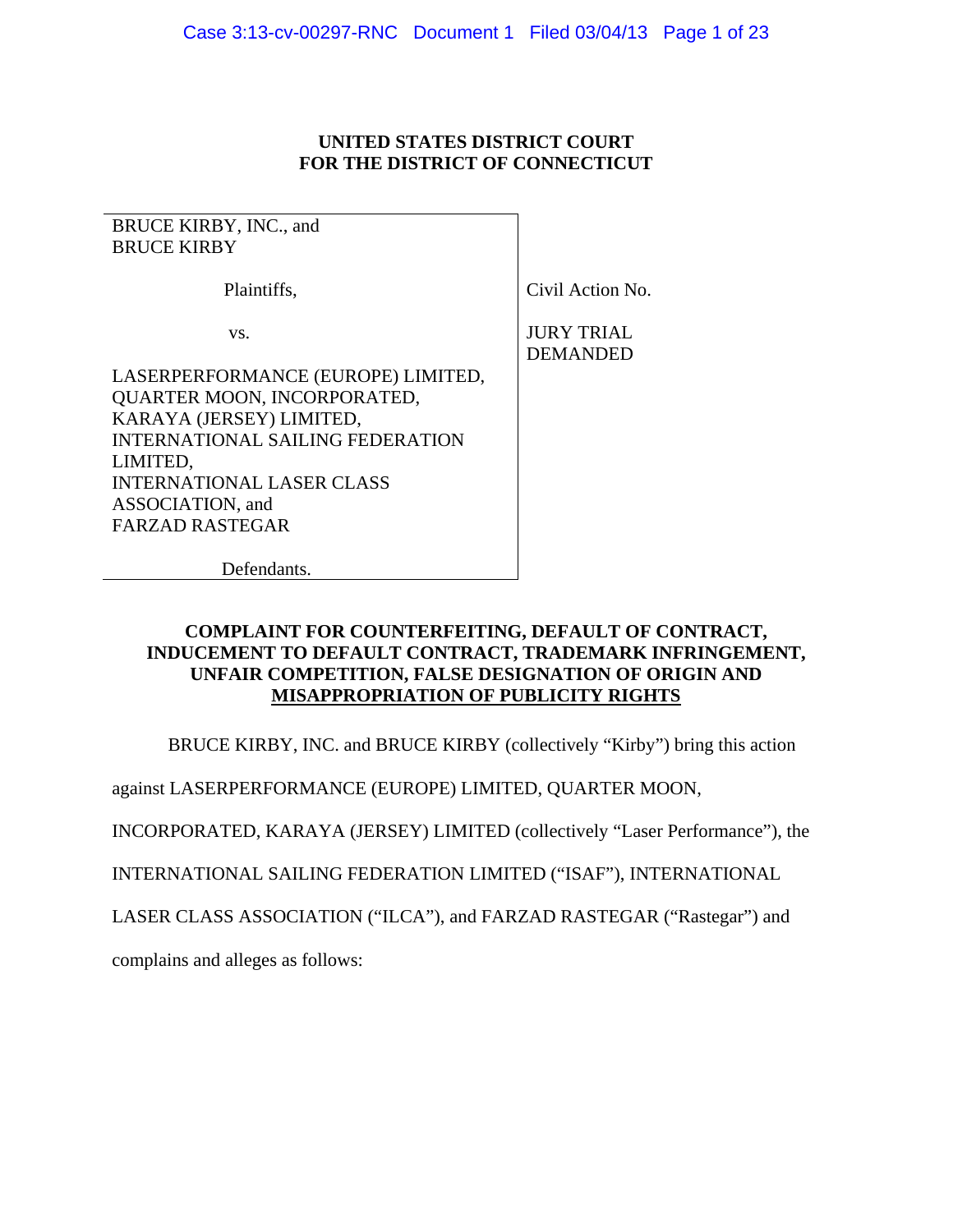## Case 3:13-cv-00297-RNC Document 1 Filed 03/04/13 Page 2 of 23

# **Introduction**

This case concerns the production, sale, and racing of sailboats designed and sold by Bruce Kirby since about 1970.

In order to establish the Kirby sailboat design as a standard class for international racing, Kirby reached agreements with the various sailboat builders who held rights to the Laser name as well as the international governing bodies that regulate competitive sailing. Under the terms of these agreements, the builders paid a royalty to Kirby and received the right to manufacture boats according to the Kirby sailboat design and uniform Construction Manual and to affix a plaque on the hull of each boat featuring Bruce Kirby's name and trademark, and a unique hull/sail number.

The plaque confirms that the boat was built according to the Kirby sailboat design and is authorized by Bruce Kirby. Only those boats manufactured under the various builder agreements and bearing the appropriate plaque were entitled to race in events sanctioned by the international governing bodies.

This system worked to the mutual benefit of the builders, the governing bodies, Kirby, and sailors worldwide for over 20 years until certain builders decided to breach their agreements by, among other things, ceasing royalty payments and transferring their rights without notice or consent of Kirby. Notwithstanding their breach, these builders continue using both the Kirby sailboat design and the Bruce Kirby name and trademark.

The governing bodies named in this complaint compound this breach by continuing to issue hull plaques featuring the Bruce Kirby name and trademark, as well as a unique hull/sail number even though the boats were no longer made under Kirby's authorization. As a result, boats currently distributed in interstate commerce and in Connecticut are counterfeit, and violate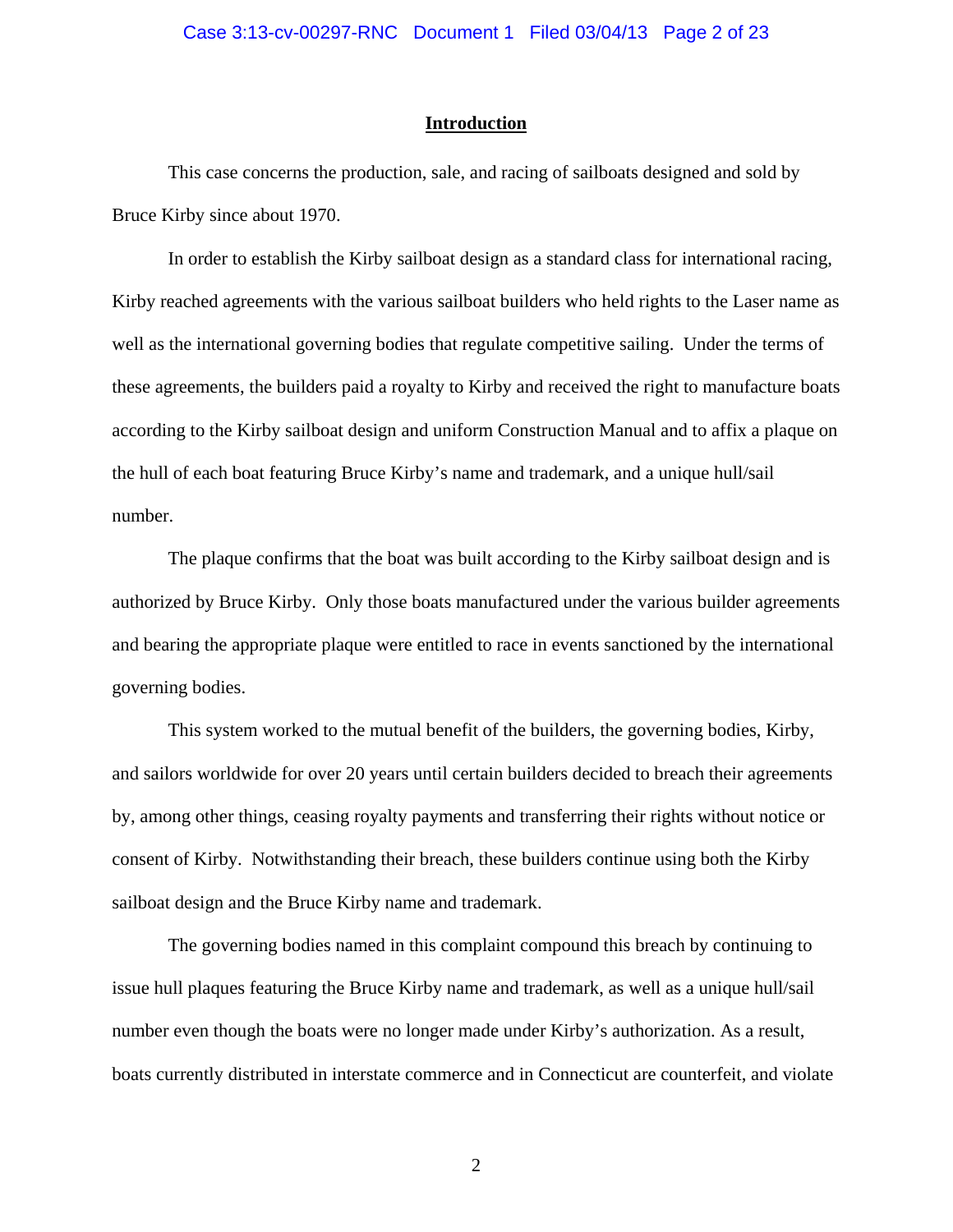## Case 3:13-cv-00297-RNC Document 1 Filed 03/04/13 Page 3 of 23

Kirby's trademark and publicity rights. Kirby sues for default of contract as well as counterfeiting, trademark infringement, unfair competition, false designation of origin, inducement to default on contract, and right of publicity under federal and state law.

# **Jurisdiction and Venue**

1. This is a civil action arising under the trademark laws of the United States, Title 15, U.S.C. Sections 1051 et seq., as amended (hereinafter the "Lanham Act"), 1114 and 1125. This Court has subject matter jurisdiction pursuant to 15 U.S.C. Sections 1121, and 28 U.S.C. Sections 1331, 1338, and 1367(a) because this Complaint raises federal questions under the Lanham Act, and it involves state causes of action, including claims of unfair competition, misappropriation of publicity rights, default of contract, and inducement to default contract.

2. Personal jurisdiction over Defendants is vested in the United States District Court for the District of Connecticut pursuant to Conn. Gen. Stat. § 52-59b. Upon information and belief, Defendants conduct business in Connecticut and their acts within or directed toward Connecticut have caused injury to Kirby in Connecticut. On information and belief, Defendants actively promote and sell their products and services in Connecticut, have advertised in Connecticut, and have used the marks described herein in Connecticut, have used the marks in electronic form available in Connecticut, have delivered publications bearing the infringing marks to persons located in Connecticut, and/or have intentionally acted in a manner to cause injury in Connecticut. Furthermore, Quarter Moon, LP Europe, Rastegar, ILCA, and ISAF have had direct business dealings with Kirby in Connecticut.

3. Venue is proper under 28 U.S.C. § 1391(b) because the claim arose in this district and under 28 U.S.C. § 1391(c).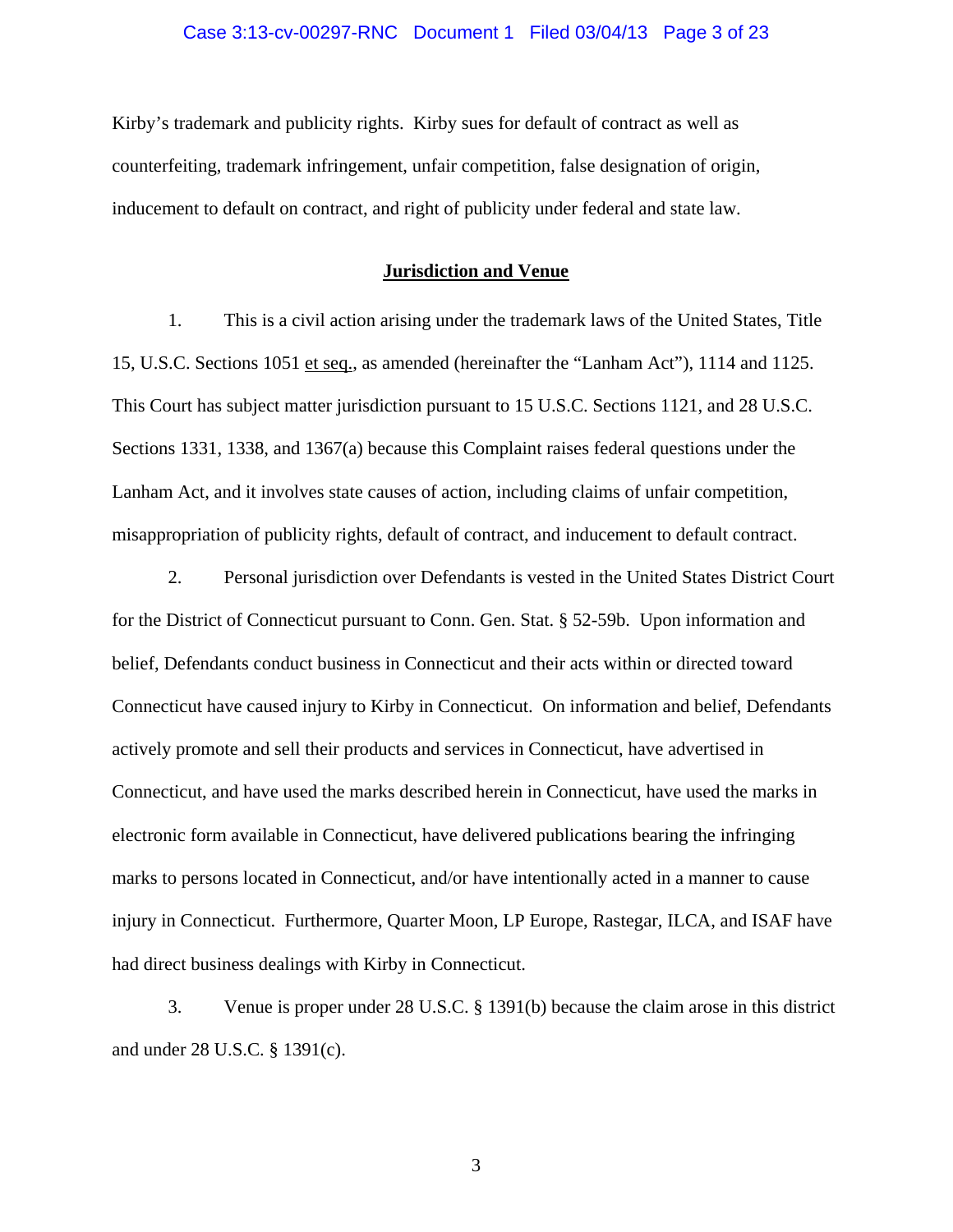## **The Parties**

4. Plaintiff Bruce Kirby, Inc. ("BKI") is a Connecticut corporation having a place of business at 213 Rowayton Avenue, Rowayton, CT 06853.

5. Plaintiff Bruce Kirby is an individual residing at 213 Rowayton Avenue, Rowayton, Connecticut, United States of America 06853.

6. Defendant LaserPerformance (Europe) Limited ("LP Europe"), on information and belief, is incorporated in England and Wales, having a place of business at StationWorks, Long Buckby, Northampton, NN6 7PF, England, United Kingdom. On information and belief, LP Europe has regularly conducted business in Connecticut, at least by making royalty payments to Kirby.

7. Defendant Quarter Moon, Incorporated ("Quarter Moon"), on information and belief, is a Rhode Island Corporation having a place of business at 200 Highpoint Avenue, Portsmouth, Rhode Island 02871. On information and belief, Quarter Moon has regularly conducted business in Connecticut by selling boats and parts throughout the state, and paying royalties to Kirby.

8. Defendant Karaya (Jersey) Limited ("Karaya"), on information and belief, is a Channel Island company with an address of 14 Conway Street, St. Helier, Jersey, Channel Islands. On information and belief, Karaya has regularly conducted business in Connecticut by licensing its LASER trademarks to Quarter Moon for use on Kirby Sailboats sold throughout Connecticut.

9. LP Europe, Quarter Moon, and Karaya will hereinafter be collectively referred to as "Laser Performance".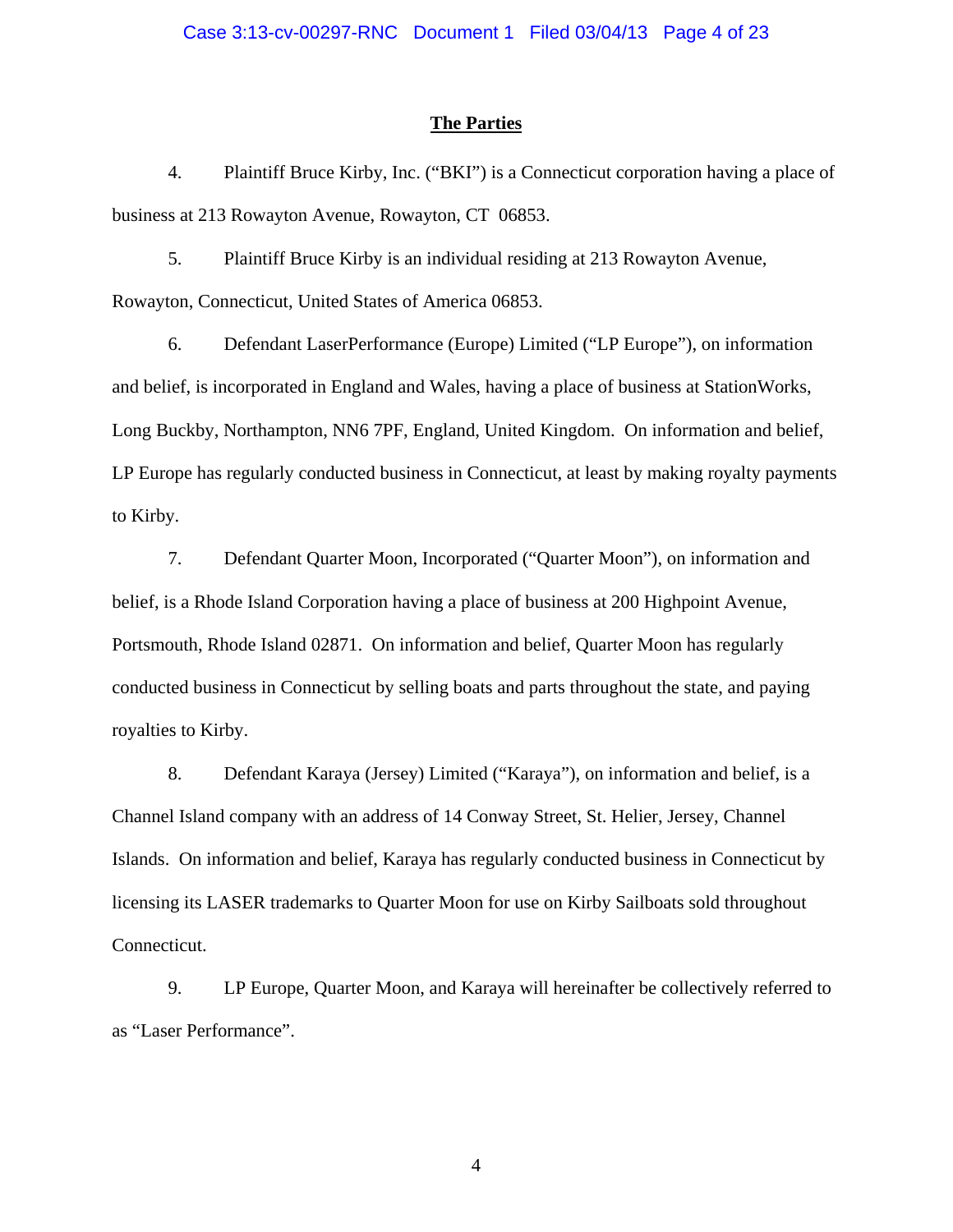## Case 3:13-cv-00297-RNC Document 1 Filed 03/04/13 Page 5 of 23

10. Defendant Farzad Rastegar ("Rastegar") is an individual having residence at 30 Broad Street, Weston, Connecticut, United States. Upon information and belief, Rastegar owns and/or controls Laser Performance, and has places of business in Connecticut at 25 Van Zant Street, Norwalk, CT 06855; 125 Main Street, Westport, CT 06880; and 4 Testa Place, Norwalk, CT 06854.

11. On information and belief, ISAF is an Isle of Man company. The records of the government of the Isle of Man indicate the incorporation address of ISAF is 69 Athol Street, Douglas, Isle of Man IM1 1JE. ISAF's website indicates a registered business address at 4 Upper Church Street, Douglas, Isle of Man IM1 1EE. On information and belief, ISAF regularly conducts business in Connecticut and throughout the United States by issuing plaques placed on boats entering Connecticut and the stream of interstate commerce in the United States.

12. On information and belief, ILCA is a British organization having a mailing address of PO Box 26, Falmouth, Cornwall, United Kingdom TR11 3TN. On information and belief, ILCA regularly conducts business in Connecticut, and throughout the United States by issuing plaques placed on Kirby Sailboats entering Connecticut and the stream of interstate commerce in the United States, and by sending reports of issued plaques to Kirby.

# **Background**

13. Kirby is the designer of a 13 foot 10 ½ inch sailboat herein referred to as the "Kirby Sailboat" as depicted on Exhibit 1 attached. The methods and materials for manufacturing an official Kirby Sailboat are contained in a confidential document hereinafter referred to as the "Construction Manual".

14. Plaintiff Bruce Kirby is a widely recognized figure in the sailing community, both in the United States and throughout the world.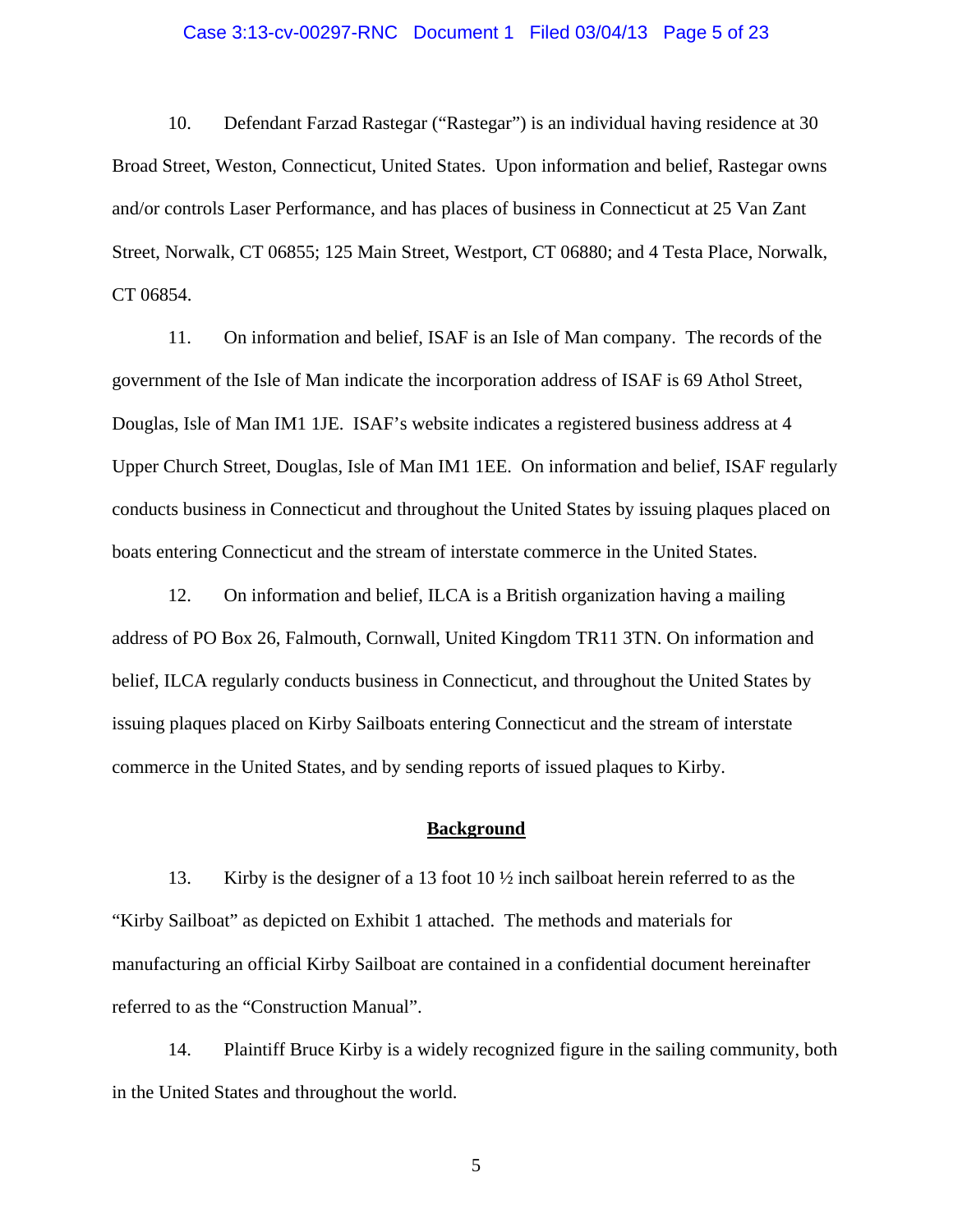## Case 3:13-cv-00297-RNC Document 1 Filed 03/04/13 Page 6 of 23

15. BKI is the owner of U.S. Trademark Registration No. 3532451 for the mark BRUCE KIRBY® for use in connection with "Boats." A copy of U.S. Trademark Registration No. 3532451 is attached as Exhibit 2.

16. BKI and its affiliates by themselves and through predecessors in interest have been using the BRUCE KIRBY® trademark in connection with boats since at least as early as July 1983.

17. BKI has actively promoted the BRUCE KIRBY® trademark and associated it with sophisticated, high-quality boats.

18. BKI's use of the BRUCE KIRBY® trademark in Connecticut, the United States, and throughout the world has made the BRUCE KIRBY® trademark famous and strong, symbolizing and identifying the high-quality services and products provided by BKI.

## **ISAF Agreement**

19. On or about November 30, 1983, BKI and Bruce Kirby entered into an Agreement ("ISAF Agreement") with Performance Sailcraft, Inc., Laser International Holdings Limited, ILCA, and the International Yacht Racing Union ("IYRU"), copy attached as Exhibit 3.

20. The ISAF Agreement governed the production, distribution, and management of Kirby Sailboats approved for officially sanctioned sailboat races worldwide. Section "Agreement 1" specifies that all authorized builders of Kirby Sailboats must have a license from Kirby.

21. Section 5.1 of the ISAF Agreement stipulates that all Kirby Sailboats must be built in accordance with the Construction Manual to receive accreditation from the IYRU. Section 5.1 further stipulates that all parties agree that all Kirby Sailboats shall be manufactured in accordance with the highest possible degree of uniformity in every respect.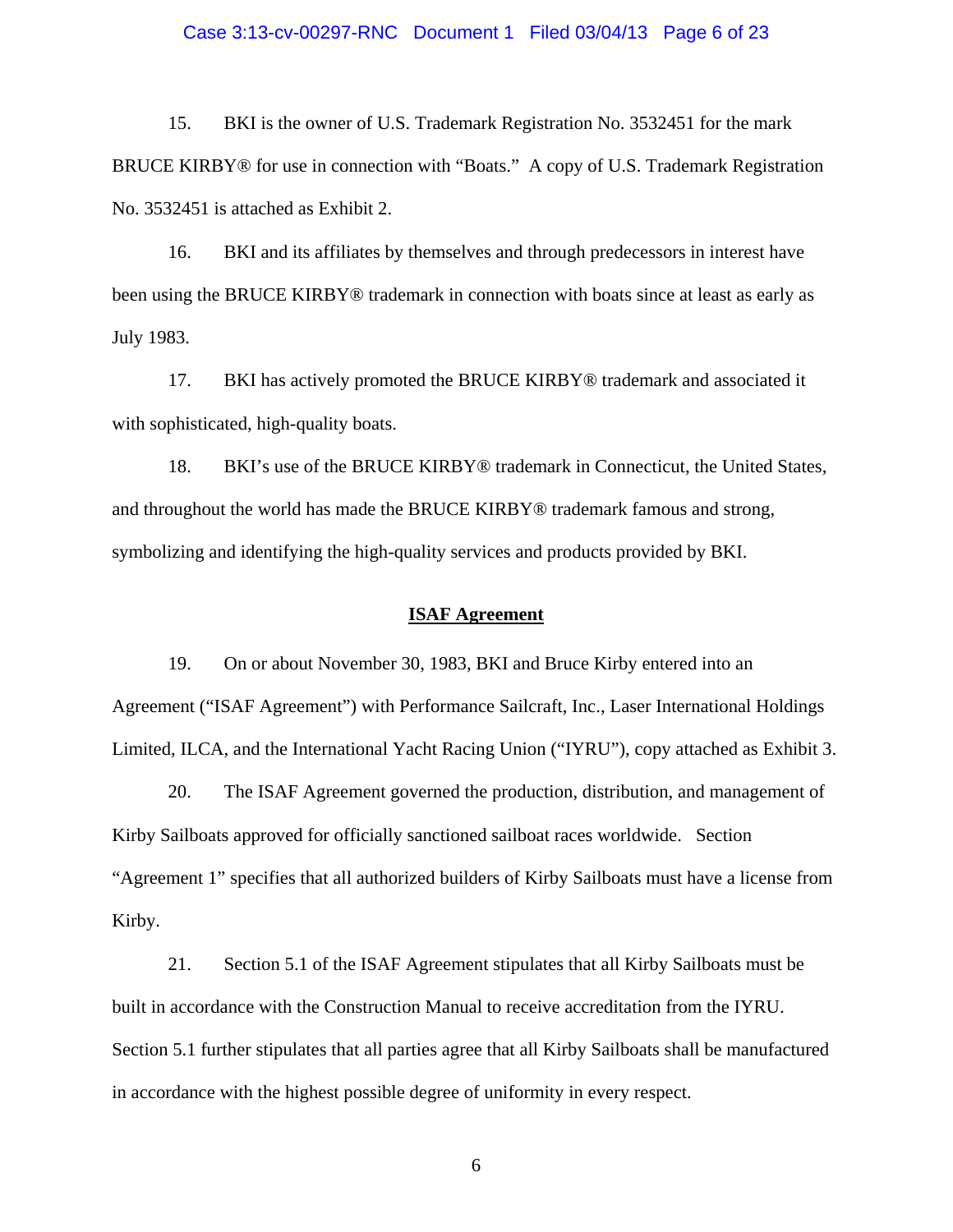## Case 3:13-cv-00297-RNC Document 1 Filed 03/04/13 Page 7 of 23

22. Upon information and belief, ISAF is the successor in interest to the rights and obligations of the IYRU under the ISAF Agreement.

#### **1983 Builder Agreement**

23. On or about July 11, 1983, Kirby entered into a License Agreement ("1983 Builder Agreement") with Brook Shaw Motor Services Ltd. ("Brook Shaw"), a copy is attached as Exhibit 4.

24. The 1983 Builder Agreement established Brook Shaw as the licensed builder of Kirby Sailboats in Europe and elsewhere.

25. Upon information and belief, Performance Sailcraft Europe Limited ("PSE") succeeded to all of Brook Shaw's rights and obligations under the 1983 Builder Agreement on or about August 30, 1995 pursuant to a written amendment between PSE and Kirby, a copy of which is attached as Exhibit 5.

26. On or about May 3, 2005, Kirby and PSE entered an Amendment to the 1983 Builder Agreement a copy of which is attached as Exhibit 6.

27. On or about June 16, 2005, Kirby and PSE entered into an Amendment to the 1983 Builder Agreement a copy of which is attached as Exhibit 7.

28. On information and belief, LP Europe is currently building Kirby Sailboats under a claim of authorization from the 1983 Builder Agreement and its Amendments.

29. Kirby has not received any notice of change of name from PSE or its successor as required by article 13.2 of the 1983 Builder Agreement.

30. Kirby has not granted or been asked to grant prior written permission for PSE to assign its rights and obligations under the 1983 Builder Agreement as required by article 11.2.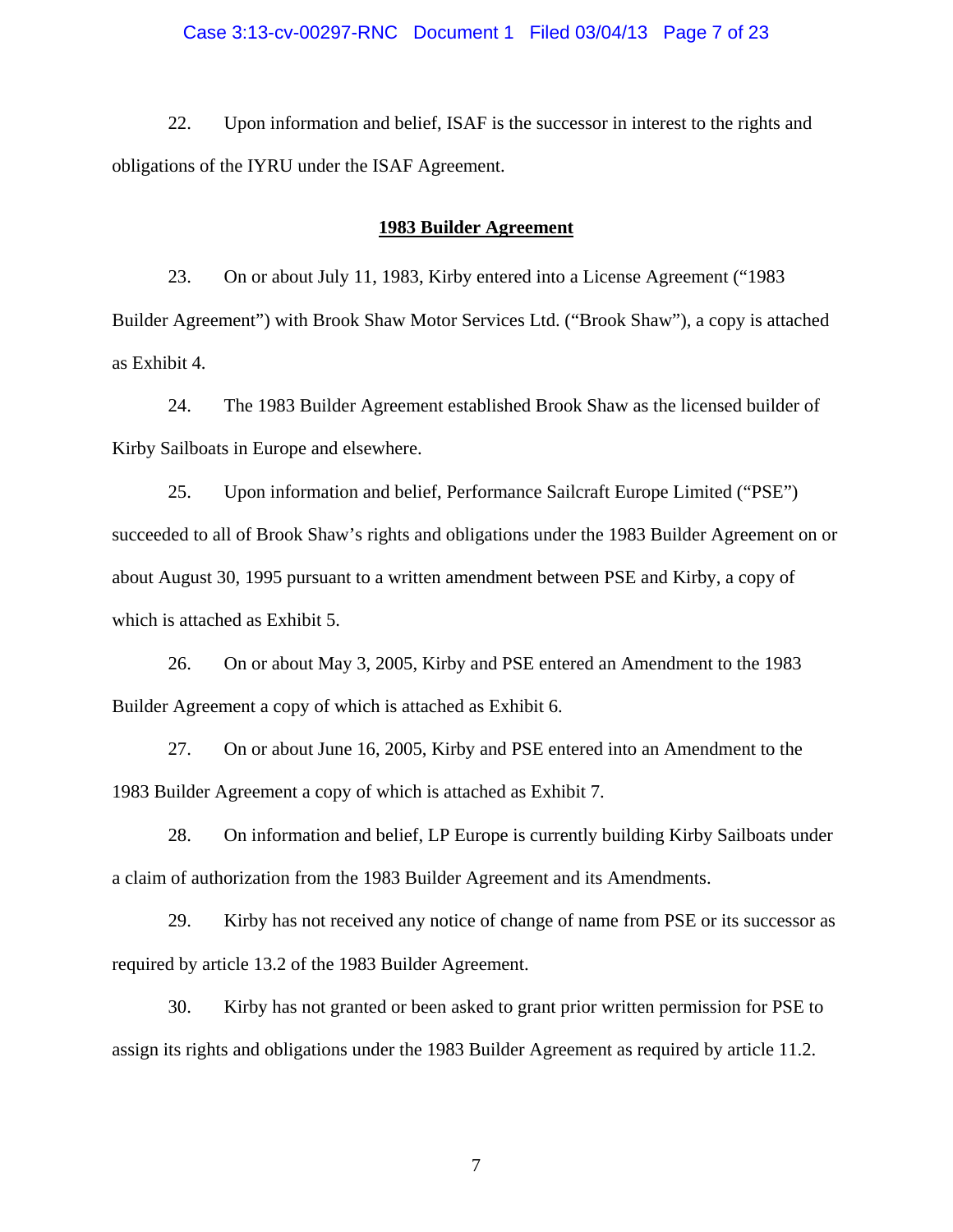## Case 3:13-cv-00297-RNC Document 1 Filed 03/04/13 Page 8 of 23

31. Since at least about January 2011, Kirby has not received any royalty payments under the 1983 Builder Agreement as required by article 8.

32. On information and belief, Rastegar caused and directed the events alleged in paragraphs 28-30.

# **1989 Builders Agreement**

33. On or about March 31, 1989, Kirby entered into a License Agreement ("1989 Builder Agreement") with PY Small Boat, Inc. ("PYSBI"), a copy of which is attached as Exhibit 8.

34. The 1989 Builder Agreement establishes PYSBI as the licensed builder of Kirby Boats in North America and elsewhere.

35. Upon information and belief, in or about 1991, Sunfish/Laser, Inc. succeeded to all of PYSBI's rights and obligations under the 1989 Builder Agreement.

36. On or about March 25, 1997, Kirby and Sunfish/Laser, Inc. entered into an Amendment and Quarter Moon, Inc d/b/a Vanguard Racing Sailboats ("QM Vanguard"), succeeded to all Sunfish/Laser, Inc.'s rights and obligations in and to the 1989 Builder Agreement and the ISAF Agreement, copies of which are attached as Exhibit 9.

37. On information and belief, Quarter Moon is currently building Kirby Sailboats under a claim of authorization from the 1989 Builder Agreement.

38. On information and belief, Quarter Moon and Karaya are both owned and/or controlled by Rastegar and are cooperating to manufacture and sell unauthorized Kirby Sailboats and transfer the proceeds offshore in lieu of paying royalties to Kirby.

39. Kirby has not received any notice of change of name from QM Vanguard or its successor as required by article 14.2 of the 1989 Builder Agreement.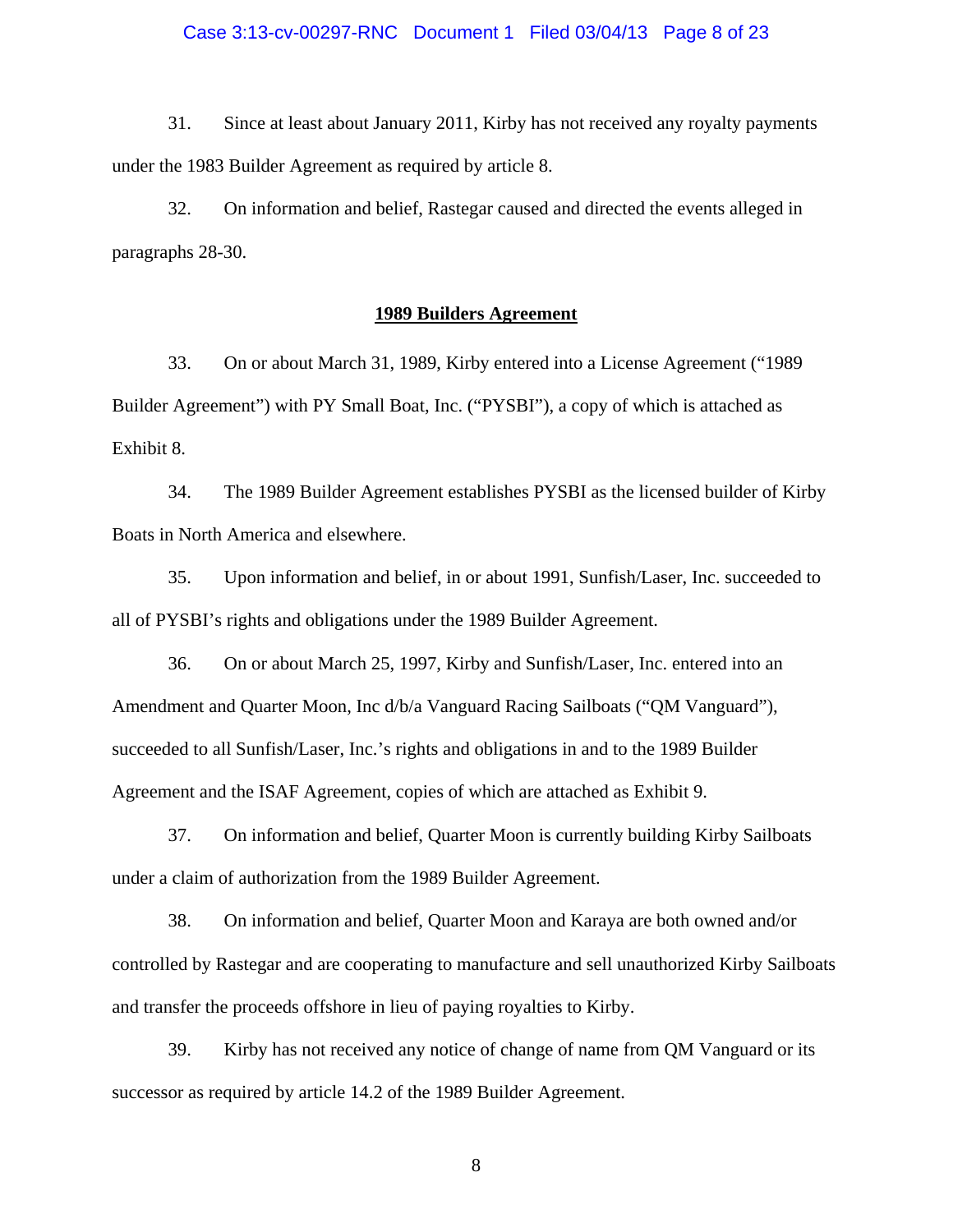## Case 3:13-cv-00297-RNC Document 1 Filed 03/04/13 Page 9 of 23

40. Kirby has not granted or been asked to grant prior written permission for QM Vanguard to assign its rights and obligations under the 1989 Builder Agreement as required by article 11.2.

41. Since at least about January 2011, Kirby has not received any royalty payments under the 1989 Builder Agreement as required by article 8.

42. On information and belief, Rastegar caused and directed the events alleged in paragraphs 36-40.

#### **LASER Trademark**

43. The records of the United States Patent and Trademark Office indicate that the current owner of the LASER trademark in the United States is Karaya (Jersey) Limited, with an address of 14 Conway Street, St. Helier, Jersey, Channel Islands. Copies of the LASER trademark registrations are attached as Exhibit 10.

44. The records of the United States Patent and Trademark Office indicate that Karaya's current domestic representative for the LASER trademarks is Ilan Nordmann, DORY VENTURES, c/o Mr. Thomas von Urbisch, 25 Van Zant Street, Norwalk, CT 06855, and that Karaya's current correspondence address for the LASER trademarks is Thomas von Urbisch, 41 Boulevard d'Italie, Monte-Carlo, Monaco 98000.

45. The records of the United Kingdom Intellectual Property Office indicate that the current owner of the LASER trademark in the United Kingdom is Velum Limited ITM SA (Antigua and Barbuda), with an office at 17 rue du Cendrier, PO Box 1699 CH-1211 Geneva 1, Switzerland.

46. On information and belief, Rastegar owns and/or controls both Karaya (Jersey) Limited and Velum Limited ITM SA.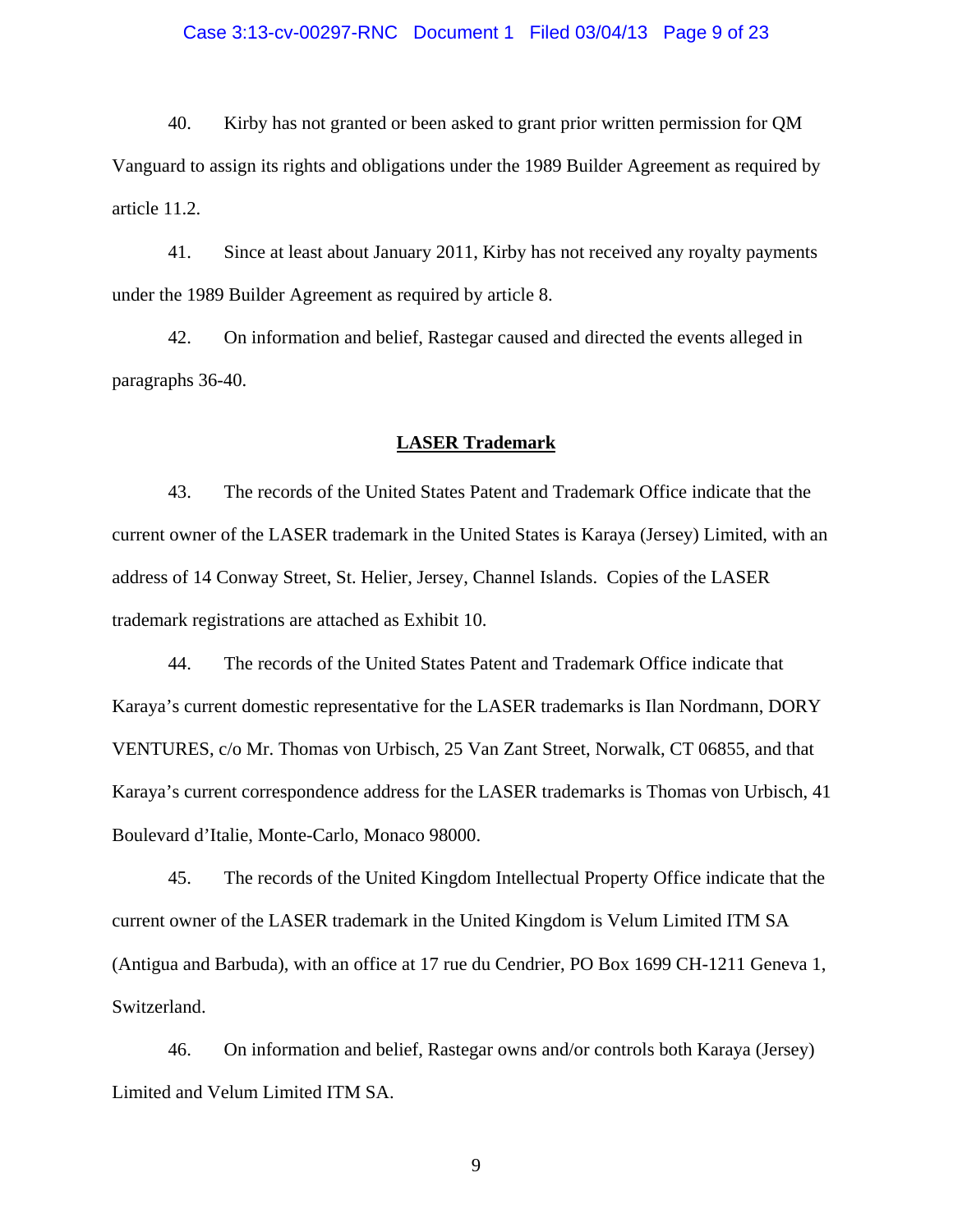#### Case 3:13-cv-00297-RNC Document 1 Filed 03/04/13 Page 10 of 23

47. As authorized builders under respectively under the 1983 and 1989 Builder Agreements, PSE and QM Vanguard are required to own or have a license to use the trademark LASER in their territory on Kirby Sailboats, according to article 11 of each Builder Agreements and section "Agreement 1" of the ISAF Agreement.

#### **Termination of the 1989 Builder Agreement**

48. On or about July 17, 2012, Kirby gave written notice to Quarter Moon/QM Vanguard of default under the 1989 Builder Agreement pursuant to article 10.2 for nonpayment of royalties pursuant to article 10.1 e), a copy of which is attached as Exhibit 11.

49. On or about October 11, 2012, Kirby gave written notice to Quarter Moon/QM Vanguard of termination of the 1989 Builder Agreement pursuant to article 10.2 due to failure to cure the default for non payment of royalties pursuant to article 10.2, a copy of which is attached as Exhibit 12.

50. On information and belief, the failure of Quarter Moon/QM Vanguard to pay royalties to Kirby under the 1989 Builder Agreement, and the failure to cure the nonpayment was caused and directed by Rastegar.

51. Quarter Moon/QM Vanguard have continued to manufacture Kirby Sailboats following termination of the 1989 Builder Agreement in violation of article 10.9.

52. Quarter Moon/QM Vanguard have continued to use the Construction Manual following termination of the 1989 Builder Agreement in violation of article 10.9.

53. Quarter Moon/QM Vanguard have continued to use the production tooling following termination of the 1989 Builder Agreement in violation of article 10.9.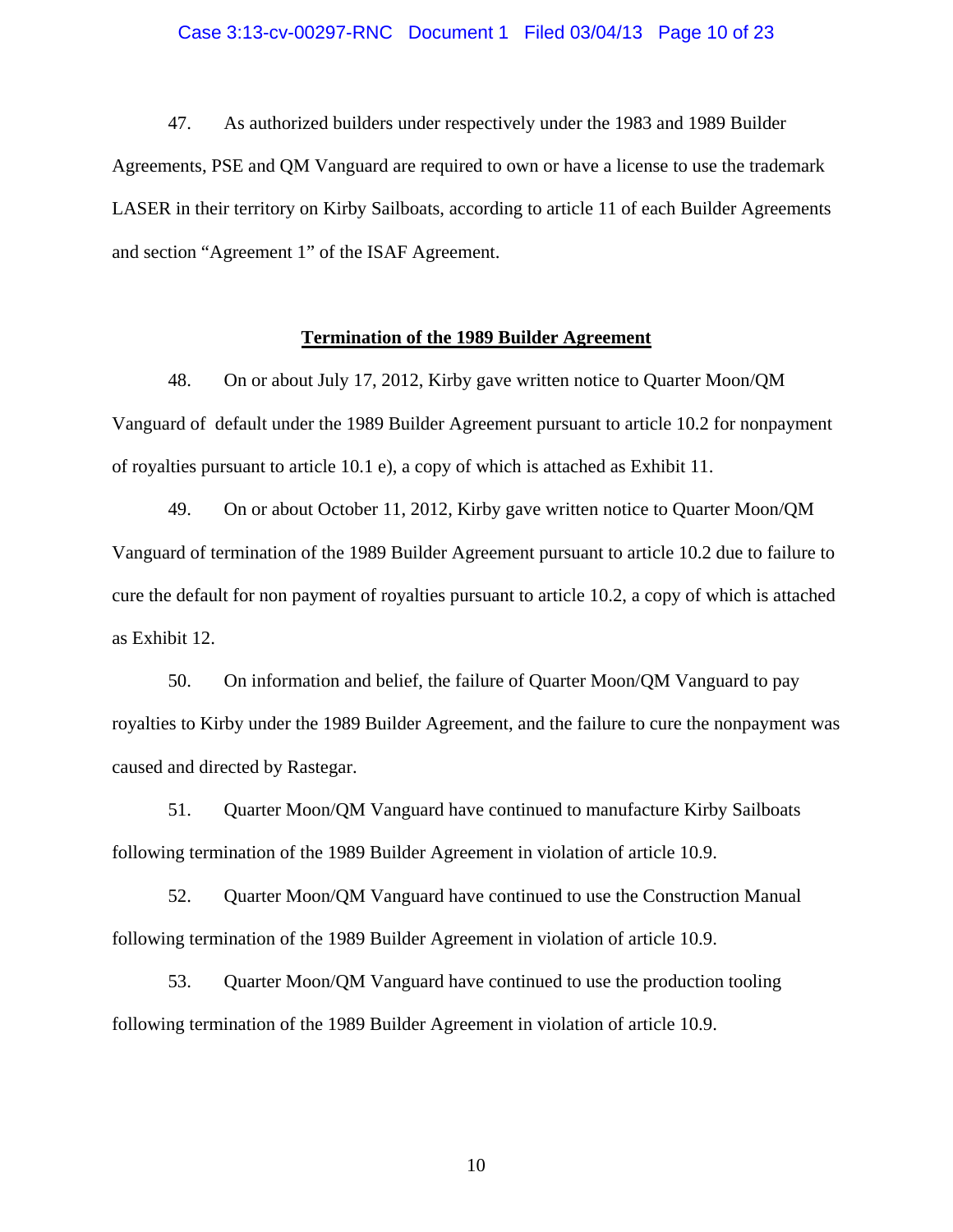#### Case 3:13-cv-00297-RNC Document 1 Filed 03/04/13 Page 11 of 23

54. Quarter Moon/QM Vanguard have continued to use the molds following termination of the 1989 Builder Agreement in violation of article 10.9.

55. Quarter Moon/QM Vanguard have continued to use the plugs following termination of the 1989 Builder Agreement in violation of article 10.9.

56. Quarter Moon/QM Vanguard have continued to use the design of the Kirby Sailboat following termination of the 1989 Builder Agreement in violation of article 10.9.

57. On information and belief, Rastegar has caused and directed the actions of Quarter Moon/QM Vanguard as alleged in paragraphs 50-55.

#### **Termination of the 1983 Builder Agreement**

58. On or about October 11 and November 15, 2012, Kirby gave written notice to PSE/LP Europe of default under the 1983 Builder Agreement pursuant to article 10.2 for nonpayment of royalties pursuant to article 10.1 e), a copy of which is attached as Exhibit 13.

59. On or about November 15, 2012 and March 1, 2013, Kirby gave written notice to PSE/LP Europe of termination of the 1983 Builder Agreement pursuant to article 10.2 due to failure to cure the default for non payment of royalties pursuant to article 10.2, a copy of which is attached as Exhibit 14.

60. On information and belief, the failure to pay royalties to Kirby under the 1983 Builder Agreement, and the failure to cure the nonpayment was caused and directed by Rastegar.

61. PSE/LP Europe have continued to manufacture Kirby Sailboats following termination of the 1983 Builder Agreement in violation of article 10.9.

62. PSE/LP Europe have continued to use the production tooling following termination of the 1983 Builder Agreement in violation of article 10.9.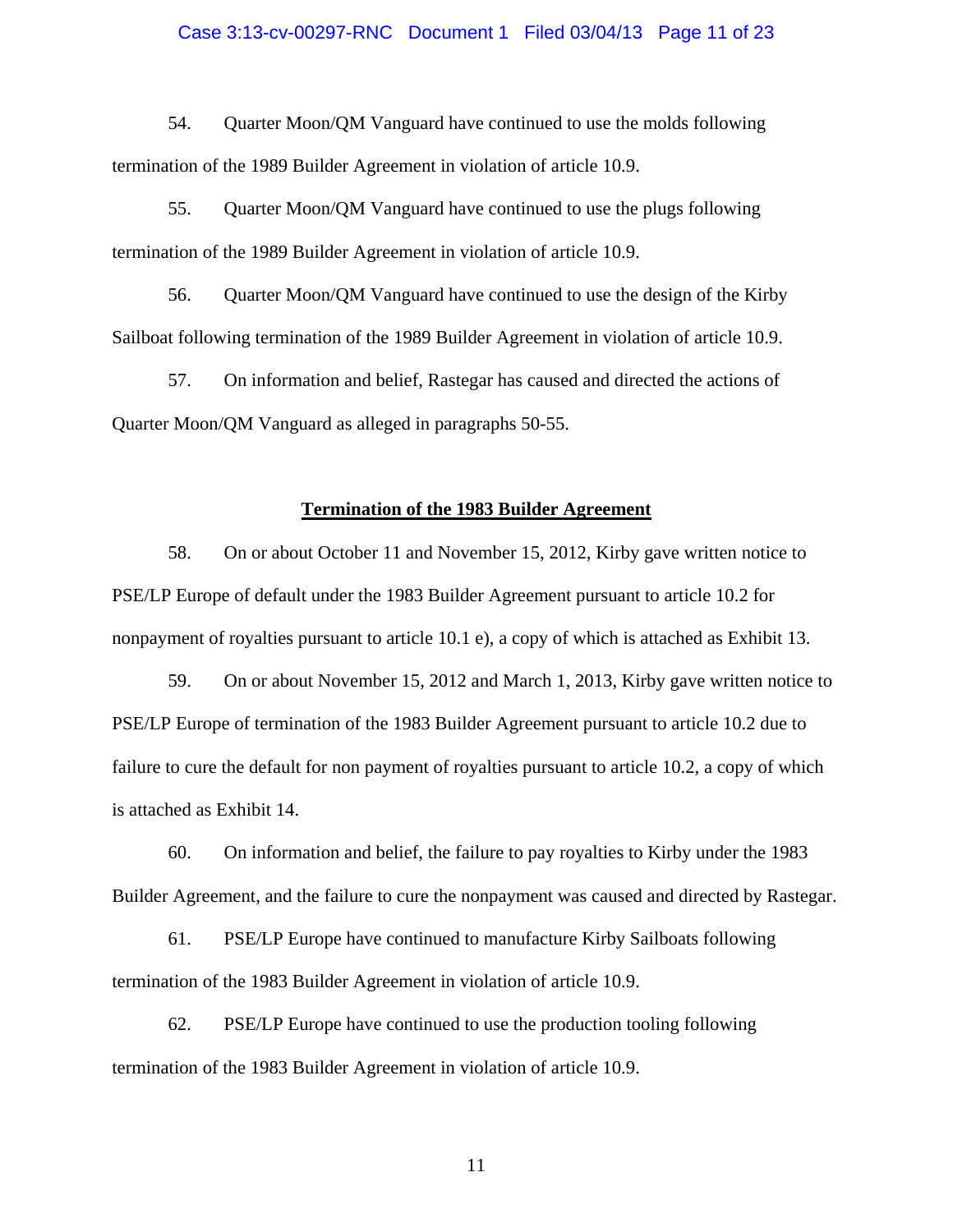#### Case 3:13-cv-00297-RNC Document 1 Filed 03/04/13 Page 12 of 23

63. PSE/LP Europe have continued to use the molds following termination of the 1983 Builder Agreement in violation of article 10.9.

64. PSE/LP Europe have continued to use the plugs following termination of the 1983 Builder Agreement in violation of article 10.9.

65. PSE/LP Europe have failed to negotiate the sale of "all plugs, moulds and tooling" used to make the Kirby Sailboat following termination of the 1983 Builder Agreement in violation of article 10.8.

66. On information and belief, Rastegar has caused and directed the actions of PSE/LP Europe as alleged in paragraphs 60-64.

#### **Issuance of ISAF Plaques to Terminated Builders**

67. On or about October 11, 2012, Kirby notified ILCA that Kirby had terminated the 1989 Builder Agreement and that ILCA should not issue ISAF Plaques to Quarter Moon/QM Vanguard or any other entity claiming to have North American rights to build Kirby Sailboats, a copy of which is attached as Exhibit 15.

68. Subsequent to October 11, 2012, Kirby notified both ILCA and ISAF that Kirby had terminated both the 1983 and 1989 Builder Agreements, and that neither ISAF nor ILCA should issue ISAF Plaques to Quarter Moon/QM Vanguard, or PSE/LP Europe, or any entity claiming rights to build Kirby Sailboats in North America or Europe.

69. Attached as Exhibit 16 is a sample ISAF Plaque that includes a Hull Number/Sail Number, and includes the trademark BRUCE KIRBY, and when placed on a Kirby Sailboat purports to notify a purchaser/user that the boat is royalty paid and authorized by Kirby.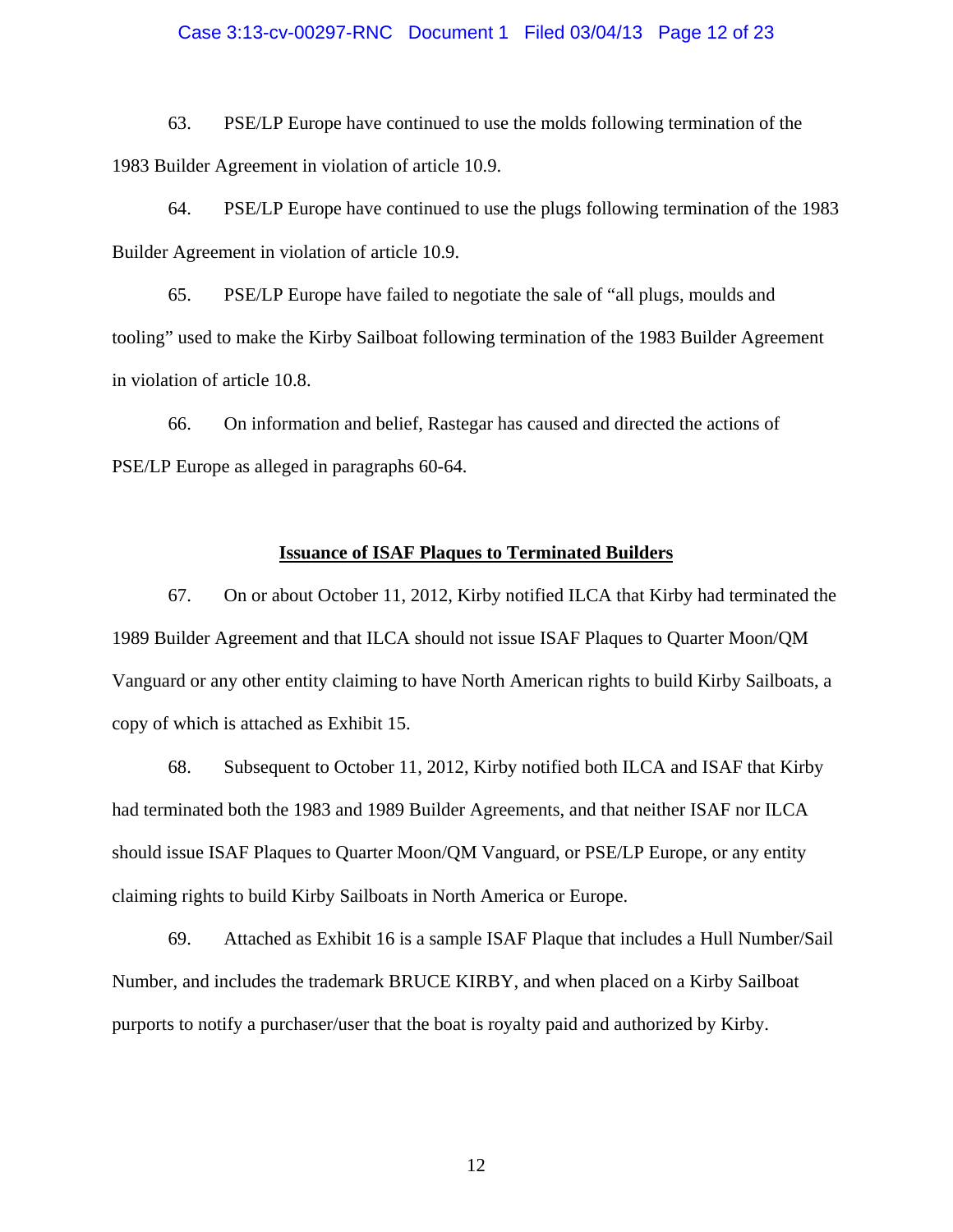## Case 3:13-cv-00297-RNC Document 1 Filed 03/04/13 Page 13 of 23

70. Article 6.1 of both the 1983 and 1989 Builder Agreements give Kirby the right to issue and assign Hull Numbers/Sail Numbers for use to build and sell Kirby Sailboats.

71. Article 6.2 of both the 1983 and 1989 Builder Agreements give Kirby the right to refuse to issue Hull Numbers/Sail Numbers to any builder that owes and has not paid royalties to Kirby.

72. Article 6.3 of both the 1983 and 1989 Builder Agreements give Kirby the right to designate an agent to issue and assign Hull Numbers/Sail Numbers.

73. Notwithstanding the notification provided by Kirby to ISAF and ILCA as set out in paragraphs 66-67, ISAF and ILCA have continued to issue ISAF Plaques to terminated builder Quarter Moon/QM Vanguard, as evidenced by a copy of the shipping notification attached as Exhibit 17.

74. ISAF and ILCA have told Kirby that they will continue to issue ISAF Plaques to terminated builders Quarter Moon/QM Vanguard and PSE/LP Europe until a court tells ILCA and ISAF not to issue plaques or tells the terminated builders not to make and sell Kirby Sailboats.

75. On information and belief, Rastegar has encouraged ISAF and ILCA to continue to issue ISAF Plaques to terminated builders, interfering with Kirby's rights under the 1983 and 1989 Builder Agreements.

# **CLAIM I Counterfeiting Of The Kirby Sailboat**

76. Kirby repeats the allegations contained in Paragraphs 1-75.

77. Terminated builder Quarter Moon/QM Vanguard, together with ISAF Plaque suppliers ISAF and ILCA, and LASER trademark owner Karaya, continue to manufacture and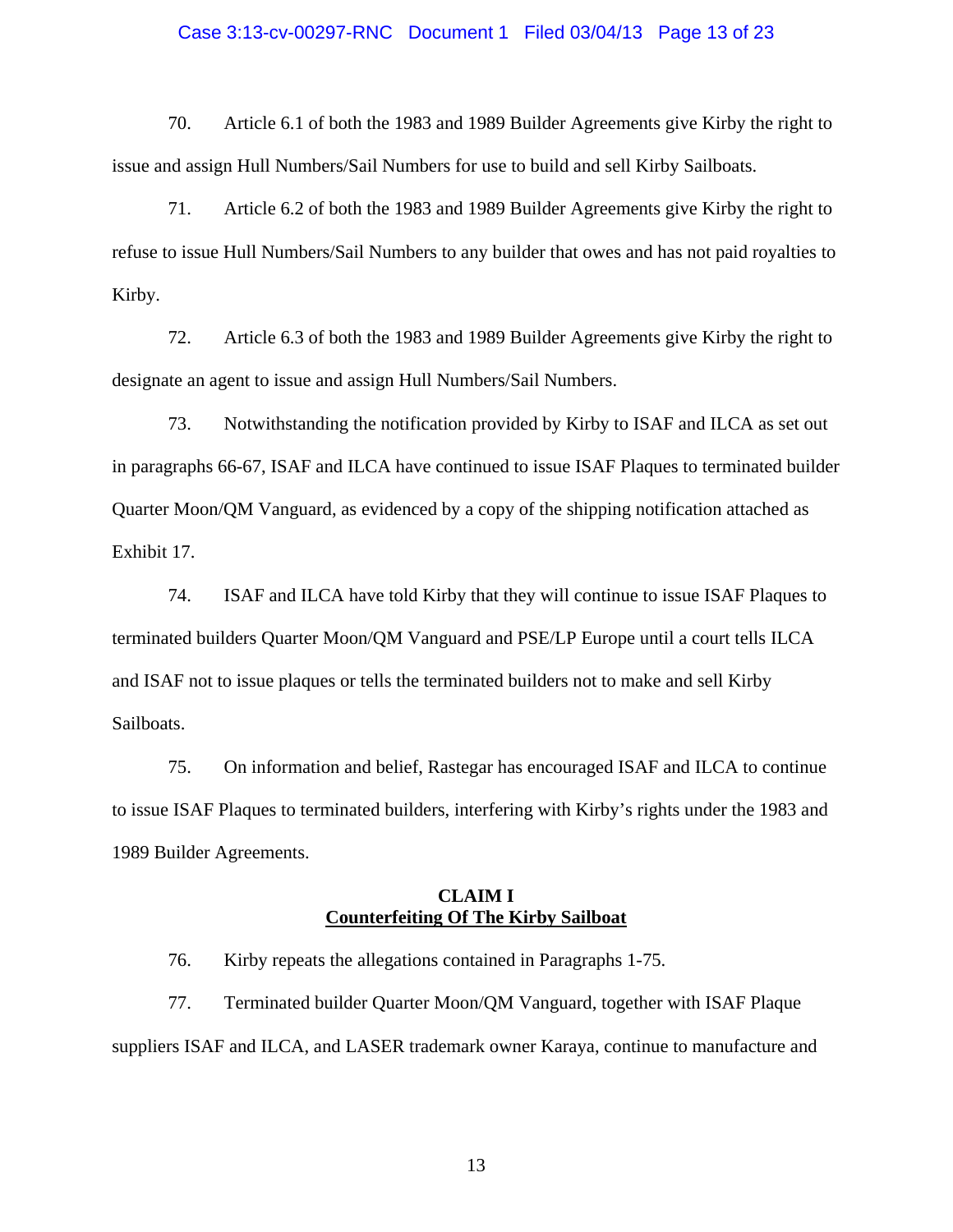## Case 3:13-cv-00297-RNC Document 1 Filed 03/04/13 Page 14 of 23

sell counterfeit Kirby Sailboats with ISAF Plaques bearing the federally registered BRUCE KIRBY trademark in Connecticut and in interstate commerce.

78. The counterfeit Kirby Sailboats made by the terminated builder are substantially identical to authentic, royalty paid and authorized Kirby Sailboats, bear the identical ISAF Plaque provided by ILCA and ISAF which features the federally registered BRUCE KIRBY trademark and the LASER trademark, and therefore deceive the public into believing the counterfeit Kirby Sailboats originate from, are associated with, or are otherwise authorized by Kirby, in violation of 15 U.S.C. § 1114.

79. Use of the federally registered BRUCE KIRBY trademark by Quarter Moon/QM Vanguard, ISAF, ILCA and Karaya in the manner described in paragraph 77 is likely to cause confusion, mistake and deception as to the origin of the counterfeit Kirby Sailboats.

80. Kirby has no control over the nature and quality of the counterfeit Kirby Sailboats.

81. Counterfeiting of the Kirby Sailboat by Quarter Moon/QM Vanguard, ISAF, ILCA and Karaya is willful and intentional, warranting an award of enhanced damages, statutory damages and attorney fees under 15 U.S.C. § 1117.

82. Kirby has no adequate remedy at law and continues to suffer irreparable harm as a result of the counterfeiting of Kirby Sailboats by Quarter Moon/QM Vanguard, ISAF, ILCA and Karaya.

83. On information and belief, Rastegar directs and controls the counterfeiting by Quarter Moon/QM Vanguard and Karaya, and encourages the counterfeiting by ISAF and ILCA.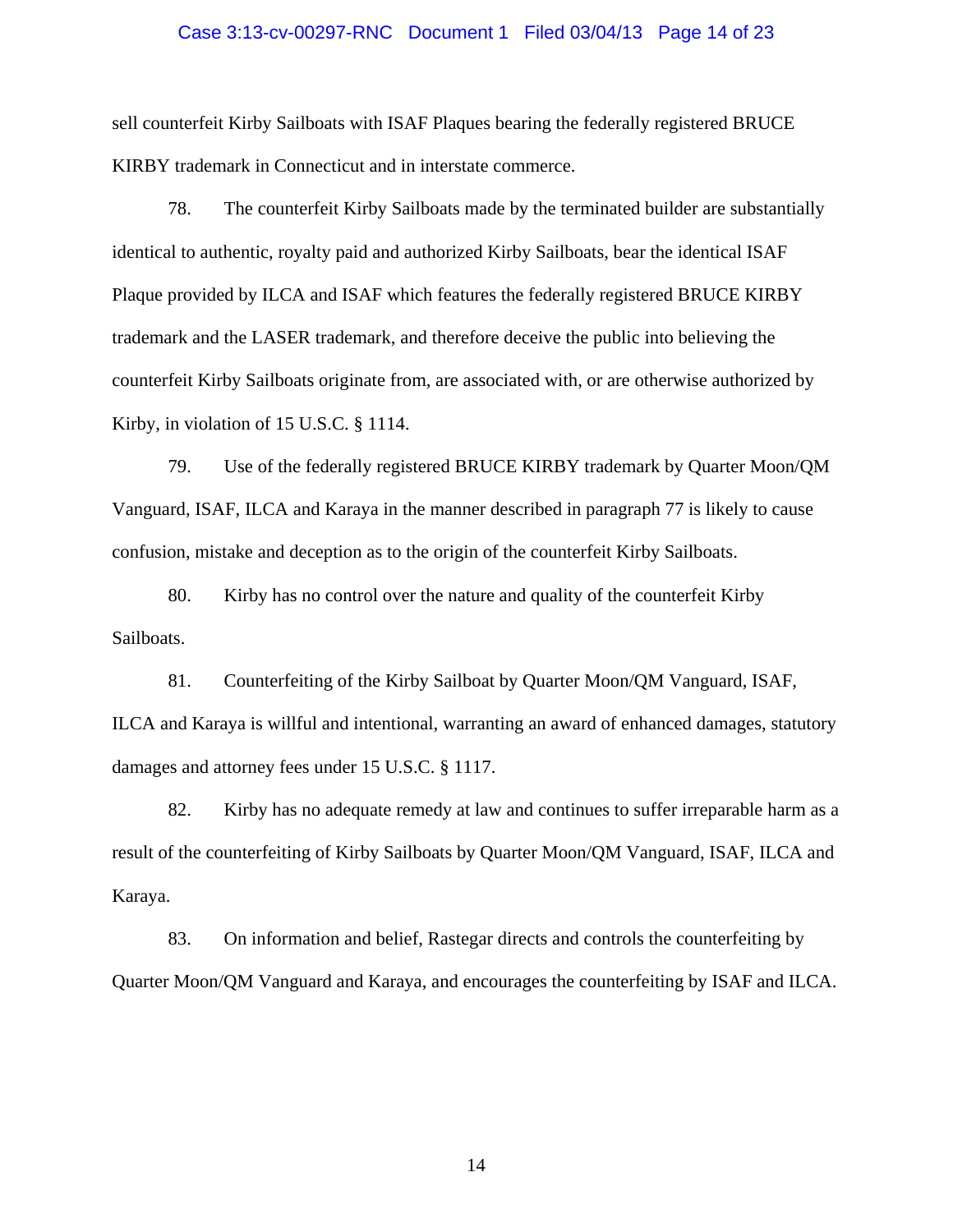# **CLAIM II Infringement of BRUCE KIRBY Trademark, Unfair Competition And False Designation Of Origin**

84. Kirby repeats the allegations contained in Paragraphs 1-83.

85. Terminated builder Quarter Moon/QM Vanguard, together with ISAF Plaque suppliers ISAF and ILCA, and LASER trademark owner Karaya, continue to manufacture and sell Kirby Sailboats with ISAF Plaques bearing the federally registered BRUCE KIRBY trademark in Connecticut and in interstate commerce.

86. The unauthorized Kirby Sailboats made by the terminated builder are substantially identical to authentic royalty paid and authorized Kirby Sailboats, bear the identical ISAF Plaque provided by ILCA and ISAF which features the federally registered BRUCE KIRBY trademark and the LASER trademark, and are likely to cause confusion, mistake and deception as to their origin, in violation of 15 U.S.C. § 1114.

87. Kirby has no control over the nature and quality of the unauthorized Kirby Sailboats.

88. Infringement of the federally registered BRUCE KIRBY trademark by Quarter Moon/QM Vanguard, ISAF, ILCA and Karaya is willful and intentional, warranting an award of attorney fees under 15 U.S.C. § 1117.

89. Kirby has no adequate remedy at law and continues to suffer irreparable harm as a result of the unauthorized manufacture of Kirby Sailboats by Quarter Moon/QM Vanguard, ISAF, ILCA and Karaya.

90. On information and belief, Rastegar directs and controls the trademark infringement, unfair competition and false designation of origin by Quarter Moon/QM Vanguard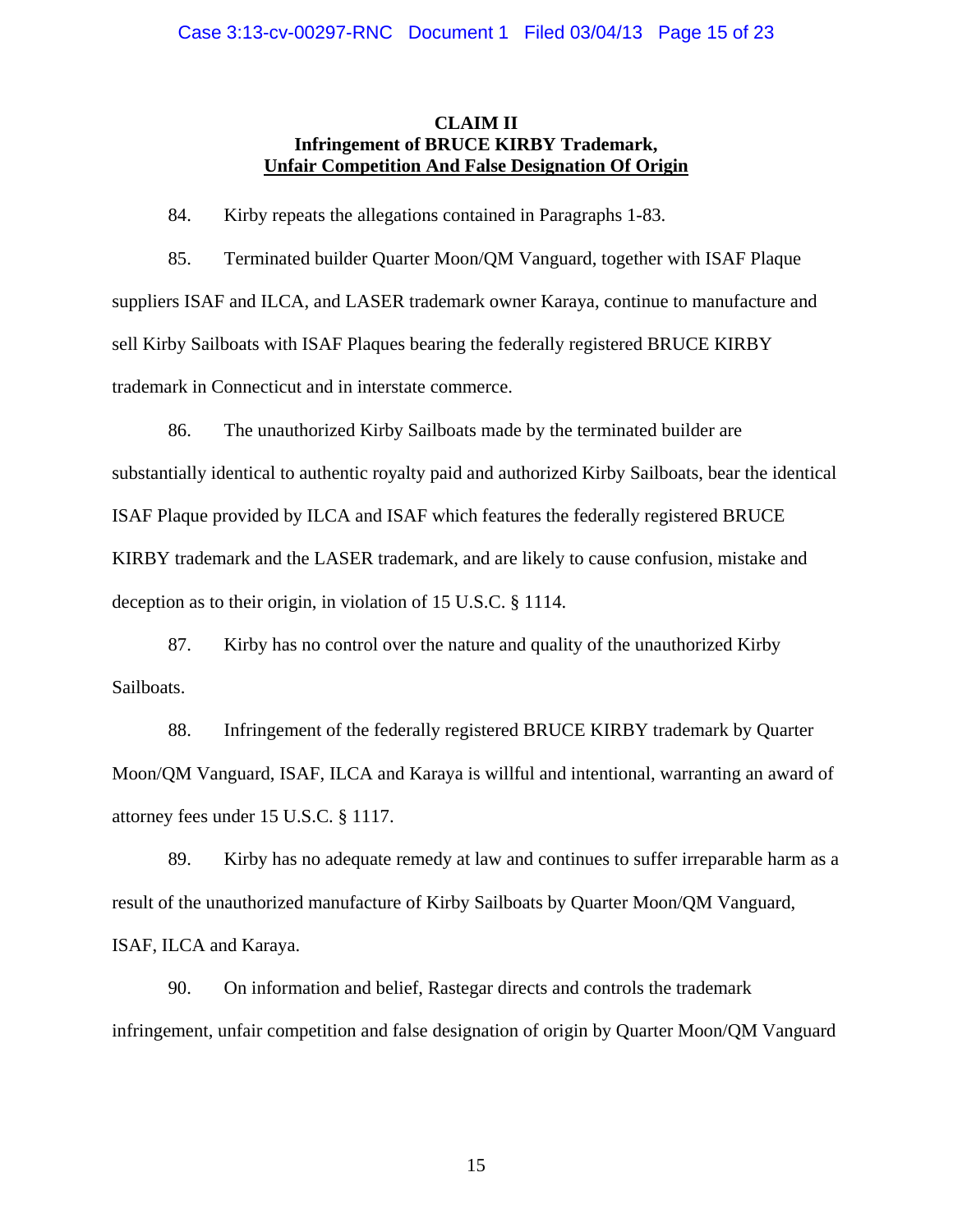# Case 3:13-cv-00297-RNC Document 1 Filed 03/04/13 Page 16 of 23

and Karaya, and encourages the trademark infringement, unfair competition and false designation of origin by ISAF and ILCA.

# **CLAIM III Unfair Competition Under The Connecticut Unfair Trade Practices Act**

91. Kirby repeats the allegations contained in Paragraphs 1-90.

92. The acts of Quarter Moon/QM Vanguard, ISAF, ILCA and Karaya that are in violation of 15 U.S.C. § 1114 also violate of the Connecticut Unfair Trade Practices Act, Conn. Gen. Stat. § 42-110b, resulting in damage and ascertainable loss to Kirby.

93. By continuing to issue ISAF Plaques to and permit use of the LASER trademark by terminated builders Quarter Moon/QM Vanguard and PSE/LP Europe, ISAF, ILCA and Karaya have tortiously interfered with Kirby's rights under the Builder Agreements by encouraging and enabling the terminated builders to continue to manufacture and sell unauthorized and counterfeit Kirby Sailboats, depriving Kirby of royalties in their territories.

94. ISAF, ILCA and Karaya's tortious interference with Kirby's Builder Agreements constitutes unfair competition under the Connecticut Unfair Trade Practices Act.

95. On information and belief, the complained of activities were undertaken by ILCA, ISAF and Karaya in disregard of Kirby's rights and the law, and will continue to cause damage and irreparable harm to Kirby who has no adequate remedy at law.

96. Kirby is entitled to punitive damages and attorney fees in accordance with Conn. Gen. Statue 42-110g.

97. On information and belief, Rastegar directs and controls the trademark infringement, unfair competition and false designation of origin by Quarter Moon/QM Vanguard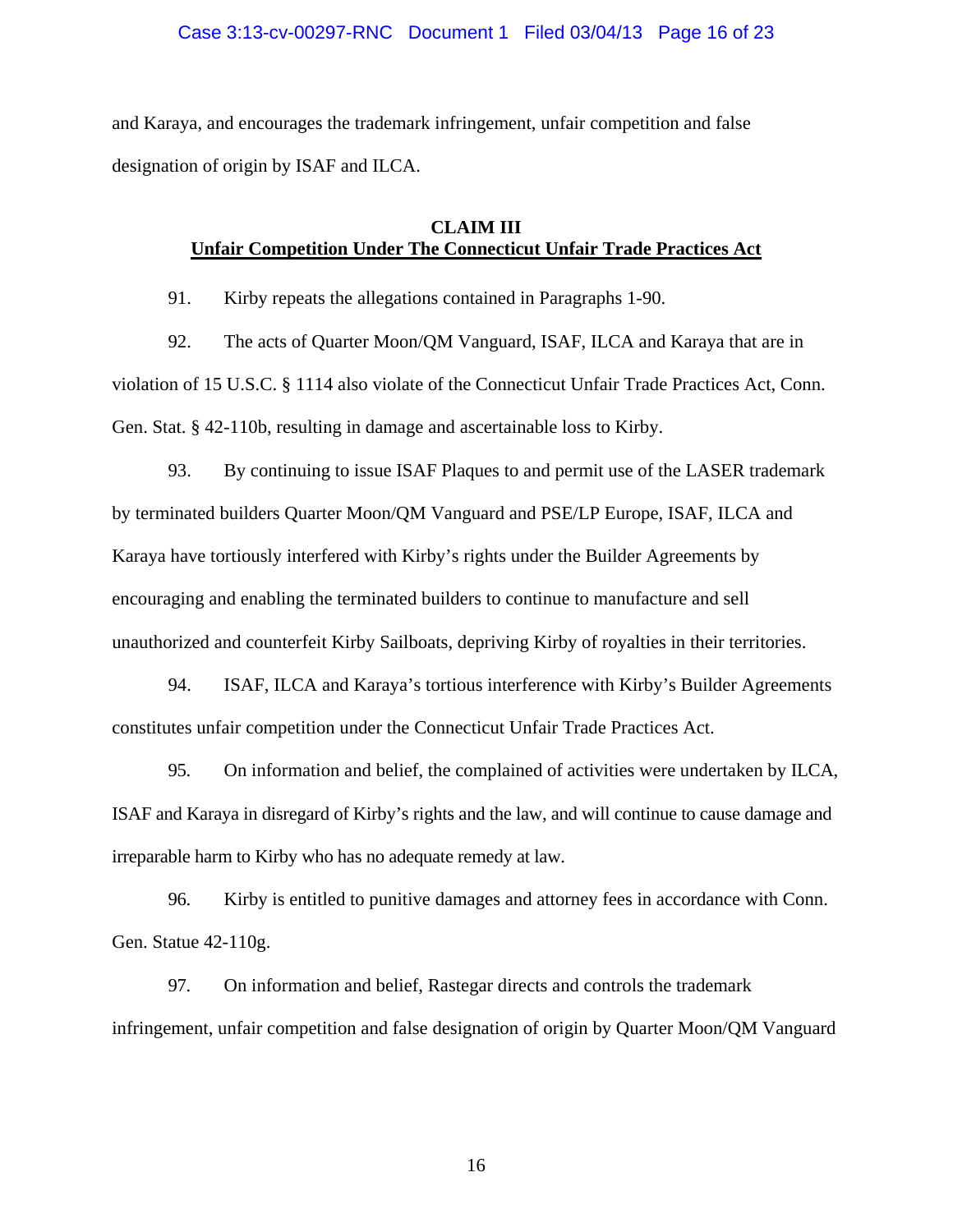# Case 3:13-cv-00297-RNC Document 1 Filed 03/04/13 Page 17 of 23

and Karaya, and encourages the trademark infringement, unfair competition and false designation of origin by ISAF and ILCA.

# **CLAIM IV Misappropriation of Bruce Kirby's Publicity Rights**

98. Kirby repeats the allegations contained in Paragraphs 1-97.

99. Bruce Kirby is a widely recognized figure in the sailing community, both in the United States and throughout the world.

100. Bruce Kirby owns the publicity rights to his name, Bruce Kirby.

101. ISAF and ILCA have used Bruce Kirby's name without authorization on the ISAF Plaques.

102. Quarter Moon/QM Vanguard and Karaya have cooperated to use Bruce Kirby's name without authorization by affixing ISAF Plaques on unauthorized Kirby Sailboats.

103. On information and belief, Rastegar directs and controls Quarter Moon/QM

Vanguard and Karaya's unauthorized use of Bruce Kirby's name and encourages ISAF and

ILCA's unauthorized use of Bruce Kirby's name.

104. The unauthorized use of Bruce Kirby's name on the ISAF Plaques and on unauthorized Kirby Sailboats is likely to cause damage to the commercial value of Bruce Kirby's persona because it falsely implies that the unauthorized Kirby Sailboats are in fact authorized, sponsored, or approved by Bruce Kirby.

105. Bruce Kirby has suffered and will continue to suffer irreparable harm as a result of such misappropriation of his publicity rights and has no adequate remedy at law.

# **CLAIM V Default of 1983 Builder Agreement**

106. Kirby repeats the allegations contained in Paragraphs 1-105.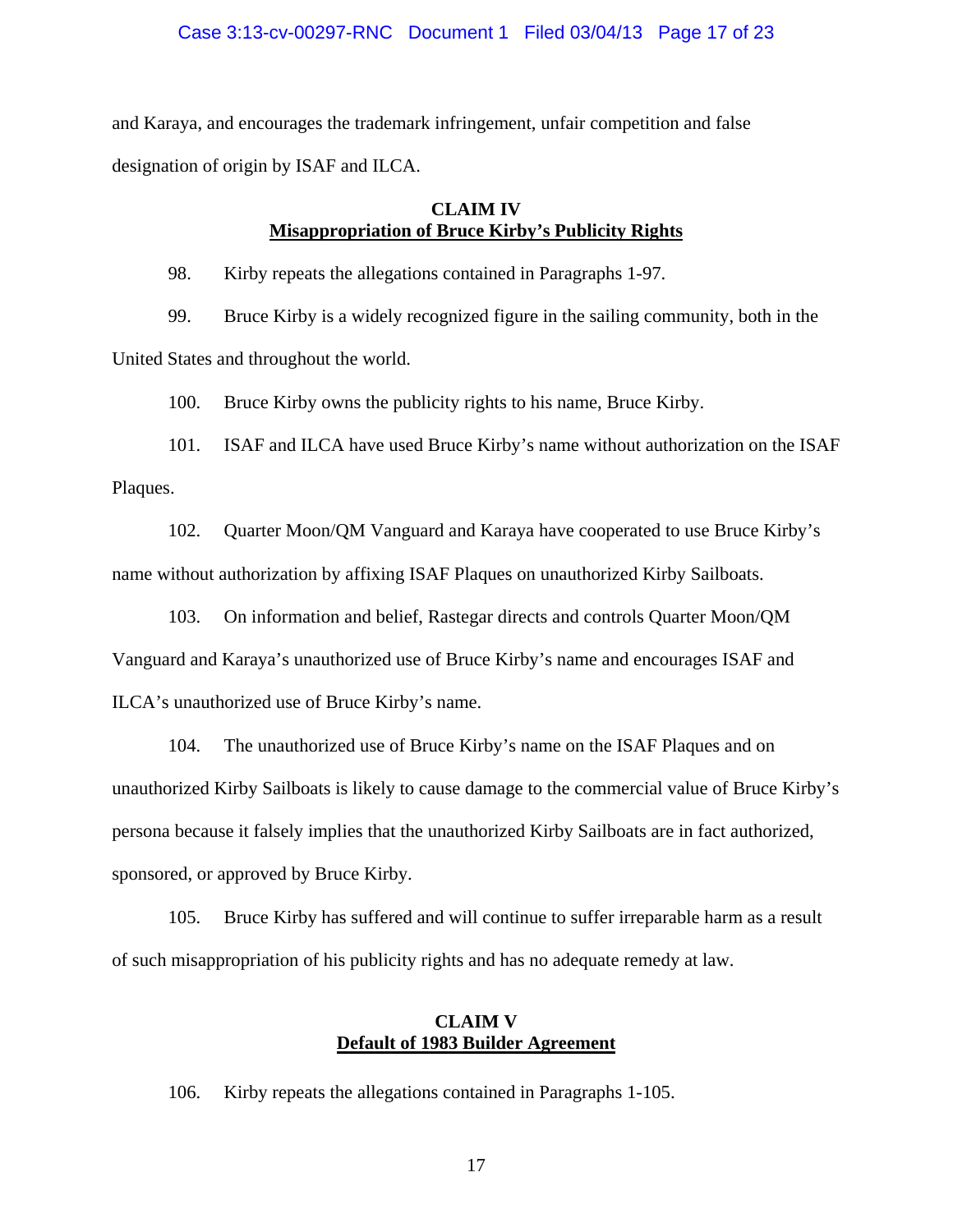#### Case 3:13-cv-00297-RNC Document 1 Filed 03/04/13 Page 18 of 23

107. PSE/LP Europe is in default of the 1983 Builder Agreement under article 10.1 e) for failure to pay the royalties due Kirby under article 8, and is in default of the 1983 Builder Agreement under article 10.1 d) for failure to provide written reports on the number of Kirby Sailboats sold under article 7.

108. On information and belief, PSE/LP Europe is in default of the 1983 Builder Agreement under article 13.2 for failure to provide notice of change of name.

109. On information and belief, PSE/LP Europe is in default of the 1983 Builder Agreement under article 11.2 for failure to seek or obtain prior written consent to assign the rights and obligations under the Agreement.

110. PSE/LP Europe is in default of their post-termination obligations under articles 10.7, 10.8 and 10.9 of the 1983 Agreement.

111. On information and belief, Rastegar directs and controls PSE/LP Europe's default of the 1983 Builder Agreement.

112. PSE/LP Europe's defaults of the 1983 Builder Agreement are intentional. They have and will continue to cause damage and irreparable harm to Kirby who has no adequate remedy at law.

# **CLAIM VI Default of 1989 Builder Agreement**

113. Kirby repeats the allegations contained in Paragraphs 1-112.

114. Quarter Moon/QM Vanguard is in default of the 1989 Builder Agreement under article 10.1 e) for failure to pay the royalties due Kirby under article 8, and is in default of the 1989 Builder Agreement under article 10.1 d) for failure to provide written reports on the number of Kirby Sailboats sold under article 7.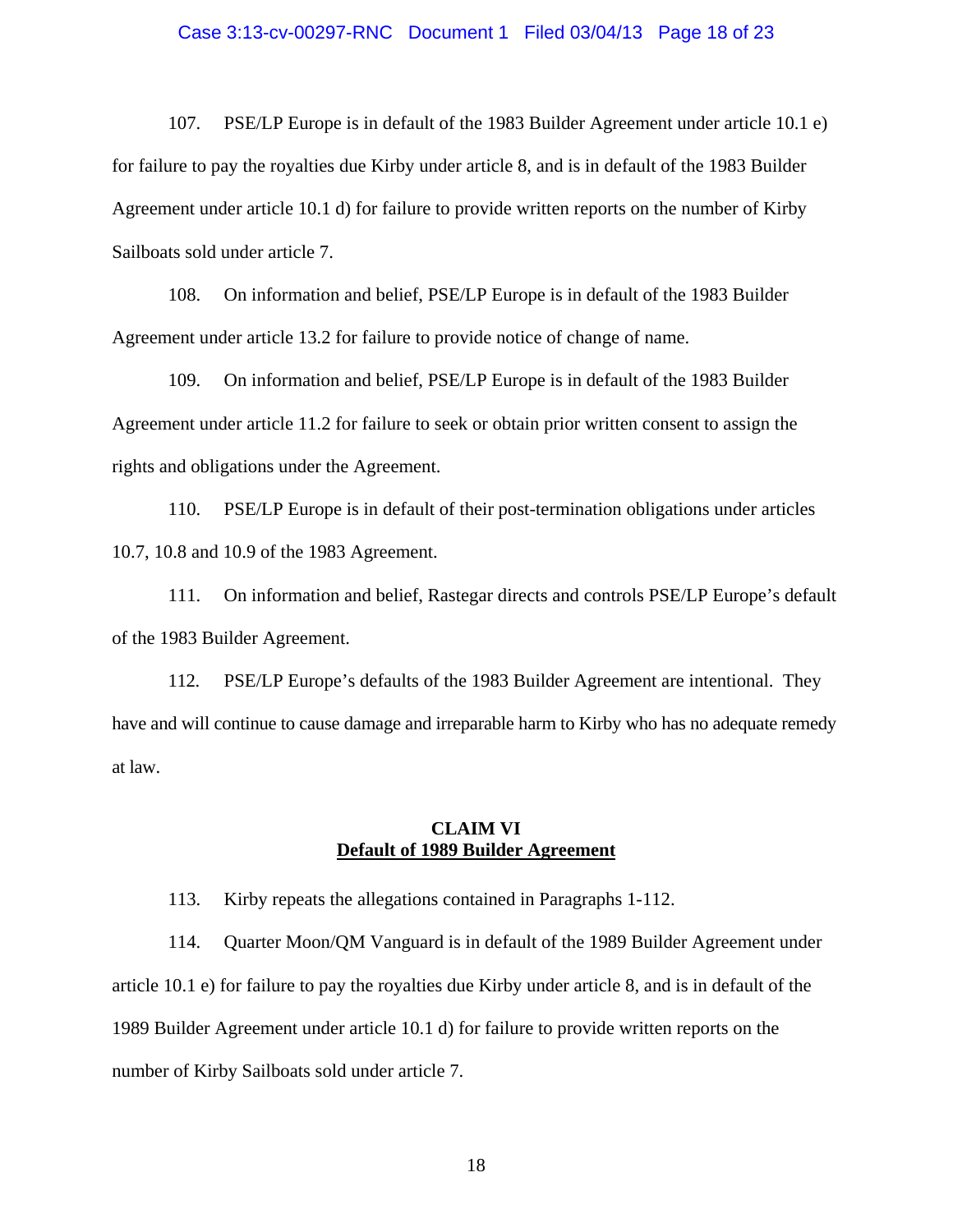#### Case 3:13-cv-00297-RNC Document 1 Filed 03/04/13 Page 19 of 23

115. On information and belief, Quarter Moon/QM Vanguard is in default of the 1989 Builder Agreement under article 14.2 for failure to provide notice of change of name.

116. On information and belief, Quarter Moon/QM Vanguard is in default of the 1989 Builder Agreement under article 11.2 for failure to seek or obtain prior written consent to assign the rights and obligations under the Agreement.

117. Quarter Moon/QM Vanguard is in default of their post-termination obligations under articles 10.7 and 10.9 of the 1989 Agreement.

118. On information and belief, Rastegar directs and controls Quarter Moon/QM Vanguard's default of the 1989 Builder Agreement.

119. Quarter Moon/QM Vanguard's defaults of the 1989 Builder Agreement are intentional. They have and will continue to cause damage and irreparable harm to Kirby who has no adequate remedy at law.

# **CLAIM VI Inducement To Default The Builder Agreements**

120. Kirby repeats the allegations contained in Paragraphs 1-119.

121. ISAF and ILCA have continued to issue ISAF Plaques to Quarter Moon/QM Vanguard and PSE/LP Europe after they stopped paying royalties and providing written reports of their sales to Kirby. As a result, Quarter Moon/QM Vanguard and PSE/LP Europe were able to manufacture and sell unauthorized Kirby Sailboats bearing ISAF Plaques without fulfilling their obligations to Kirby under the 1983 and 1989 Builder Agreements. ISAF and ILCA's actions induced Quarter Moon/QM Vanguard and PSE/LP Europe to default on those Agreements.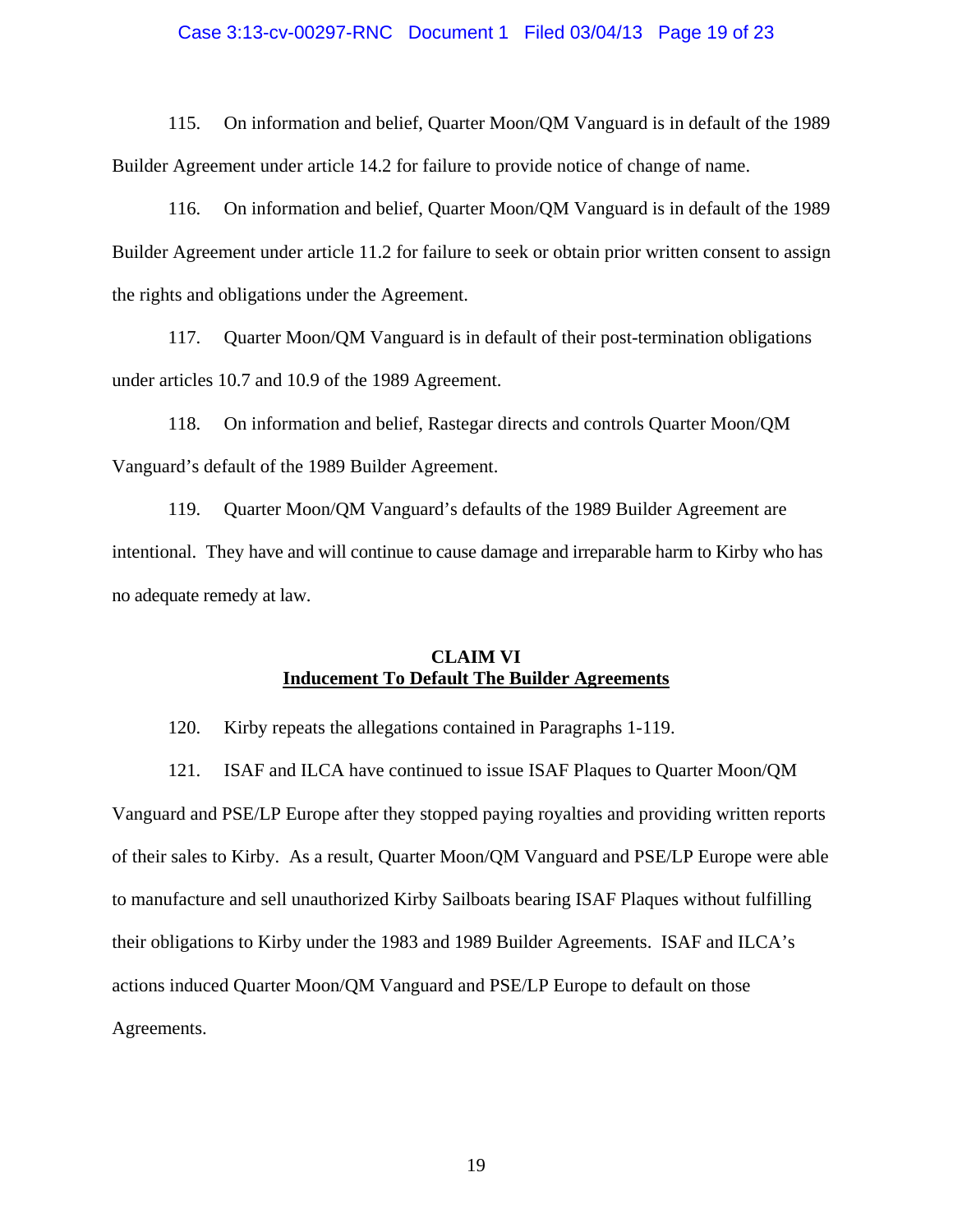## Case 3:13-cv-00297-RNC Document 1 Filed 03/04/13 Page 20 of 23

122. As a result of Quarter Moon/QM Vanguard and PSE/LP Europe's failure to pay royalties or provide written reports, Kirby notified them of their default and subsequently terminated the 1983 and 1989 Builder Agreements.

123. Subsequent to termination, ILCA and ISAF have continued to issue ISAF Plaques to the terminated builders. As a result, the terminated builders have been able to continue to manufacture and sell unauthorized Kirby Sailboats, in violation of the termination provisions of the 1983 and 1989 Builder Agreements. ISAF and ILCA's actions induced Quarter Moon/QM Vanguard and PSE/LP Europe to default on the termination provisions of the 1983 and 1989 Builder Agreements.

124. Upon information and belief, ISAF and ILCA's inducement of PSE/LP Europe and Quarter Moon/QM Vanguard's to default on the Builder Agreements was intentional.

125. The induced default of the 1983 and 1989 Builder Agreements have materially damaged Kirby for at least the reason that they have deprived him of royalties, interest, and posttermination rights to which he is entitled.

126. Kirby has suffered and will continue to suffer irreparable harm as a result of the induced default of the 1983 and 1989 Builder Agreements and has no adequate remedy at law.

#### **DEMAND FOR JURY TRIAL**

Plaintiffs demand a trial by jury on all claims and issues so triable.

## **PRAYERS FOR RELIEF**

WHEREFORE, Plaintiffs pray that judgment be entered against the Defendants as follows:

A. That Quarter Moon/QM Vanguard immediately pay Kirby for all unpaid past royalties, plus interest pursuant to Article 8.3 of the 1989 Builder Agreement;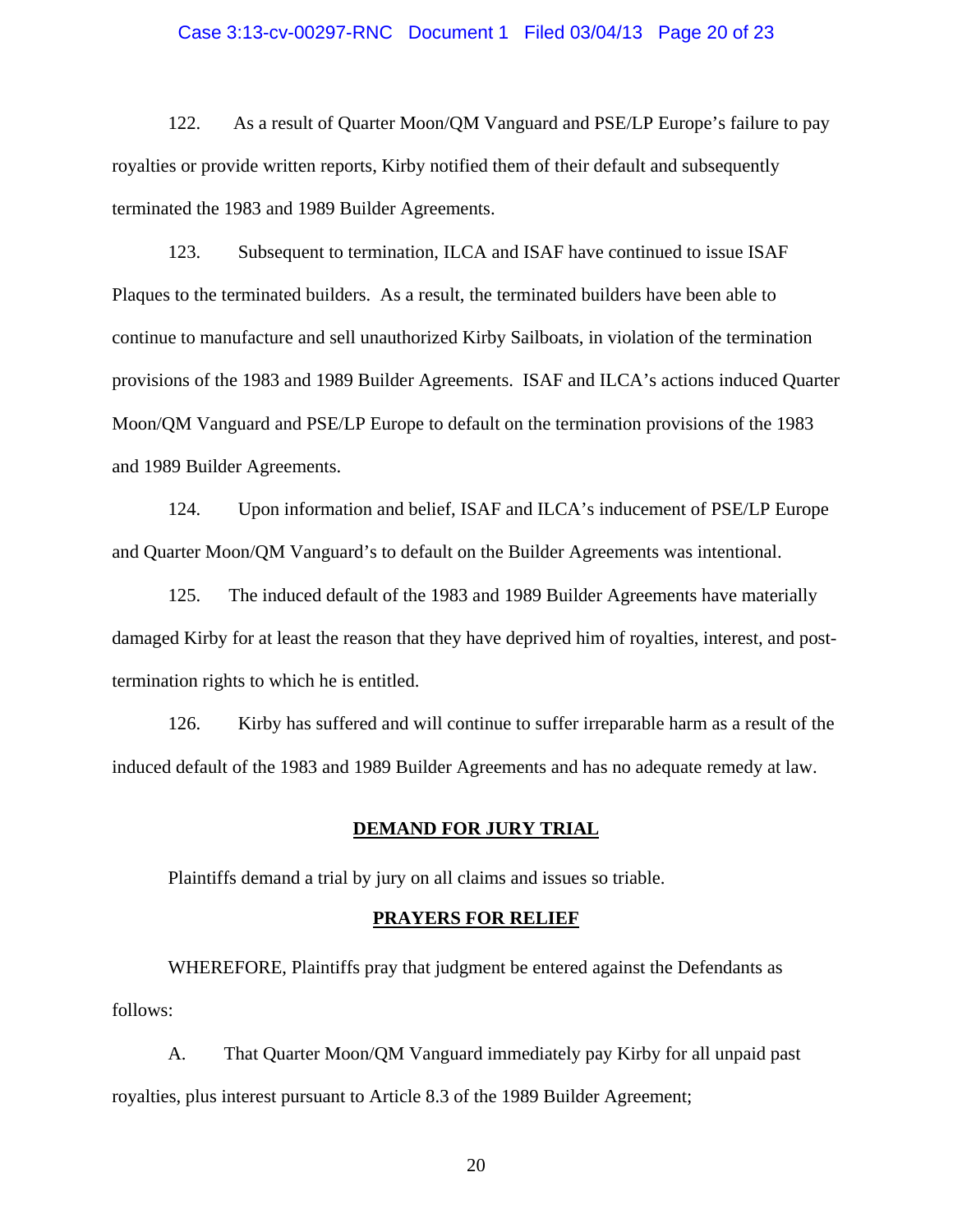## Case 3:13-cv-00297-RNC Document 1 Filed 03/04/13 Page 21 of 23

B. That PSE/LP Europe immediately pay Kirby for all unpaid past royalties, plus interest pursuant to Article 8.3 of the 1983 Builder Agreement;

C. That ILCA and ISAF, their officers, members, managers, affiliates, agents, employees, servants, representatives, and all persons acting under or in concert with them, be preliminarily and permanently enjoined from issuing ISAF Plaques to any entity not explicitly authorized by Kirby, including but not limited to the other named Defendants and their officers, members, managers, affiliates, agents, employees, servants, representatives, and all persons acting under or in concert with them;

D. That Defendants, their affiliates, agents, employees, servants, representatives, and all persons acting under or in concert with them, be preliminary and permanently enjoined from manufacturing Kirby Sailboats;

E. That Defendants immediately forfeit and return to Kirby all copies of the Construction Manual, along with all production tooling, moulds, and plugs associated with the manufacture of Kirby Sailboats;

F. That Defendants, their officers, members, managers, affiliates, agents, employees, servants, representatives, and all persons acting under or in concert with them, be preliminarily and permanently enjoined from using, in conjunction with any goods or services, the mark "BRUCE KIRBY®" or any other mark, word or name confusingly similar to or including the mark "BRUCE KIRBY®" without prior written authorization;

G. That Defendants, their officers, members, managers, affiliates, agents, employees, servants, representatives, and all persons acting under or in concert with them, be preliminarily and permanently enjoined from using, in conjunction with any goods or services, Bruce Kirby's name "BRUCE KIRBY" without prior written authorization;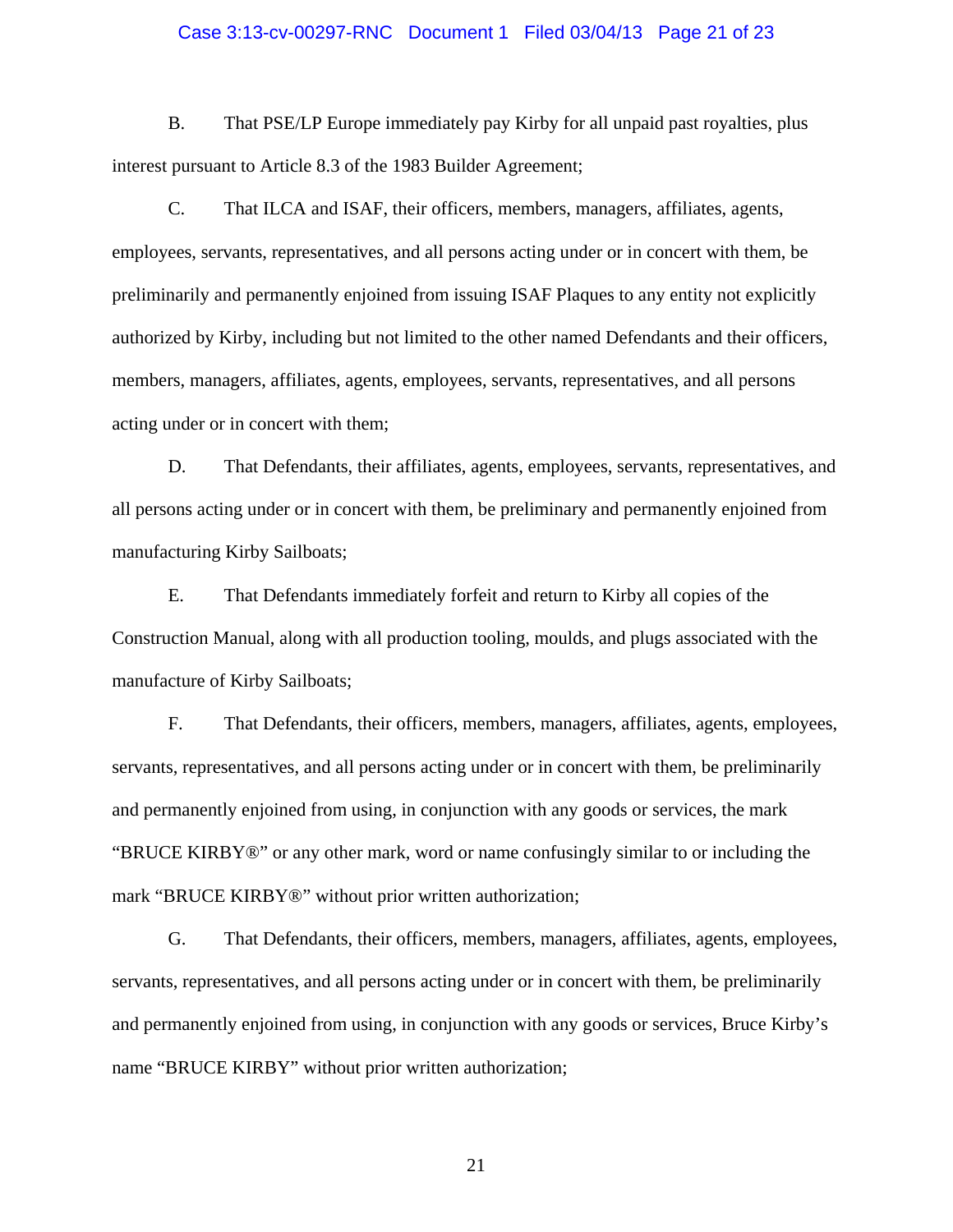# Case 3:13-cv-00297-RNC Document 1 Filed 03/04/13 Page 22 of 23

H. That Defendants, their officers, members, managers, affiliates, agents, employees, servants, representatives, and all persons acting under or in concert with them, be required to forfeit to Kirby all ISAF plaques in their possession;

I. That Defendants be required to account for and pay to Kirby all profits derived as a result of the activities complained of herein;

J. That Defendants be required to pay to Kirby statutory damages sustained as a result of the activities complained of herein;

K. That Defendants be required to pay enhanced damages due to its willful unlawful acts;

L. That Defendants be required to pay heightened statutory damages for willful counterfeit of the BRUCE KIRBY® trademark;

M. That Defendants be required to pay costs and attorney fees and prejudgment interest at the statutory rate; and

N. Such other and further relief as this Court deems just and proper.